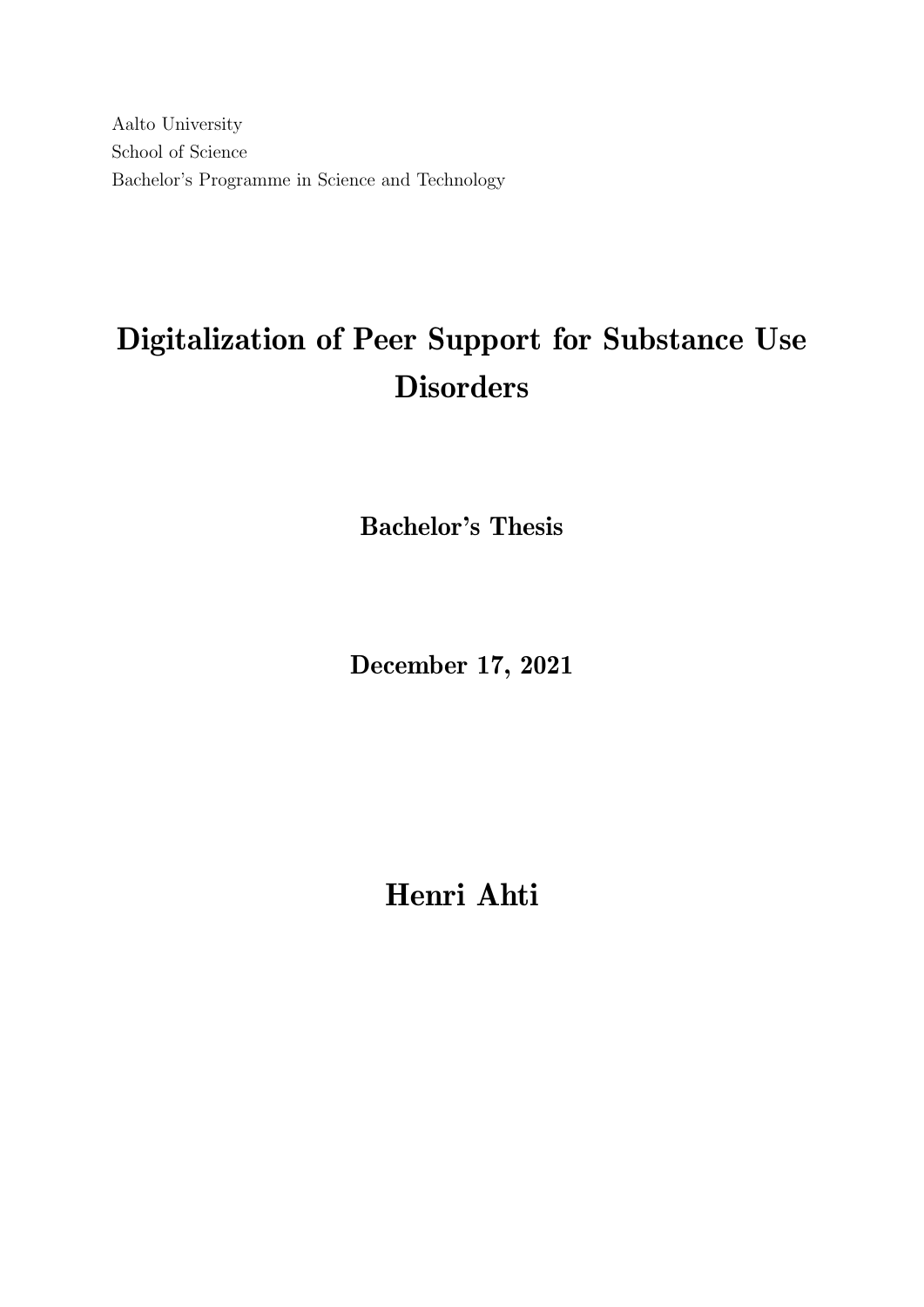Aalto-yliopisto KANDIDAATINTYÖN Perustieteiden korkeakoulu TIIVISTELMÄ Teknistieteellinen kandidaattiohjelma

| Tekijä:<br>Henri Ahti |                                                |  |
|-----------------------|------------------------------------------------|--|
| Työn nimi:            | Päihdehäiröiden vertaistuen digitalisaatio     |  |
| Päiväys:              | December 17, 2021                              |  |
| Sivumäärä:            | 22                                             |  |
| Pääaine:              | Computer Science                               |  |
| Koodi:                | SCI3027                                        |  |
| Vastuuopettaja:       | Professori Eero Hyvönen                        |  |
| Työn ohjaaja $(t)$ :  | Talayeh Aledavood, PhD (Tietotekniikan laitos) |  |

Päihdehäiriöt ovat merkittävä yhteiskunnallinen ja maailmanlaajuinen terveysongelma. Yhteisöihin perustuva vertaistuki näyttelee merkittävää roolia päihdehäiriöiden hoidossa mutta erilaisten organisaatioiden ja palvelujen joukosta oikeiden palvelujen löytäminen voi olla hankalaa niitä tarvitseville. COVID-19-pandemia pakotti ihmiset siirtämään suuren osan elämästään verkkoon ja tämä vaikutti myös heihin, jotka tarvitsevat vertaisyhteisöihin perustuvaa tukea päihdehäiriöihin. Melkein täydellinen fyysinen eristäytyminen tarkoitti, että ihmisten täytyi ottaa digitaalisia työkaluja käyttöön osallistuakseen verkkotapaamisiin ja pitääkseen yhteyttä vertaistukiyhteisöön.

Digitalisaatio onkin erinomainen mahdollisuus saattaa palvelut helpommin löydettäväksi ja tavaksi yhdistää päihdehäiriöistä toipuvia yhteisöjä. Tässä kandidaatintyössä tutkittiin 16 tutkimusartikkelia, joita etsittiin Google Scholar sekä Scopustietokannoista. Tutkimuskysymyksiä on useita. Minkälaisia vertaistukiyhteisöitä on olemassa päihteiden käyttäjille sekä heidän läheisilleen, mitä digitaalisia työkaluja he käyttävät ja kuinka he ovat kokeneet näiden käytön ennen, jälkeen ja COVID-19pandemian aikana.

Uudenlaisella digitaalisilla työkaluilla on paljon potentiaalia tuoda vertaistuki saataville myös niille, joille muuten avun saavuttaminen voi olla hankalaa. Vertaistuen digitalisaatio voidaankin nähdä täydentävänä mahdollisuutena olemassa oleviin hoitoihin ja toipumista tukeviin palveluihin.

| Avainsanat: | digitalisaatio, päihteet, vertaistuki |  |  |
|-------------|---------------------------------------|--|--|
| Kieli:      | 8110m1                                |  |  |
|             |                                       |  |  |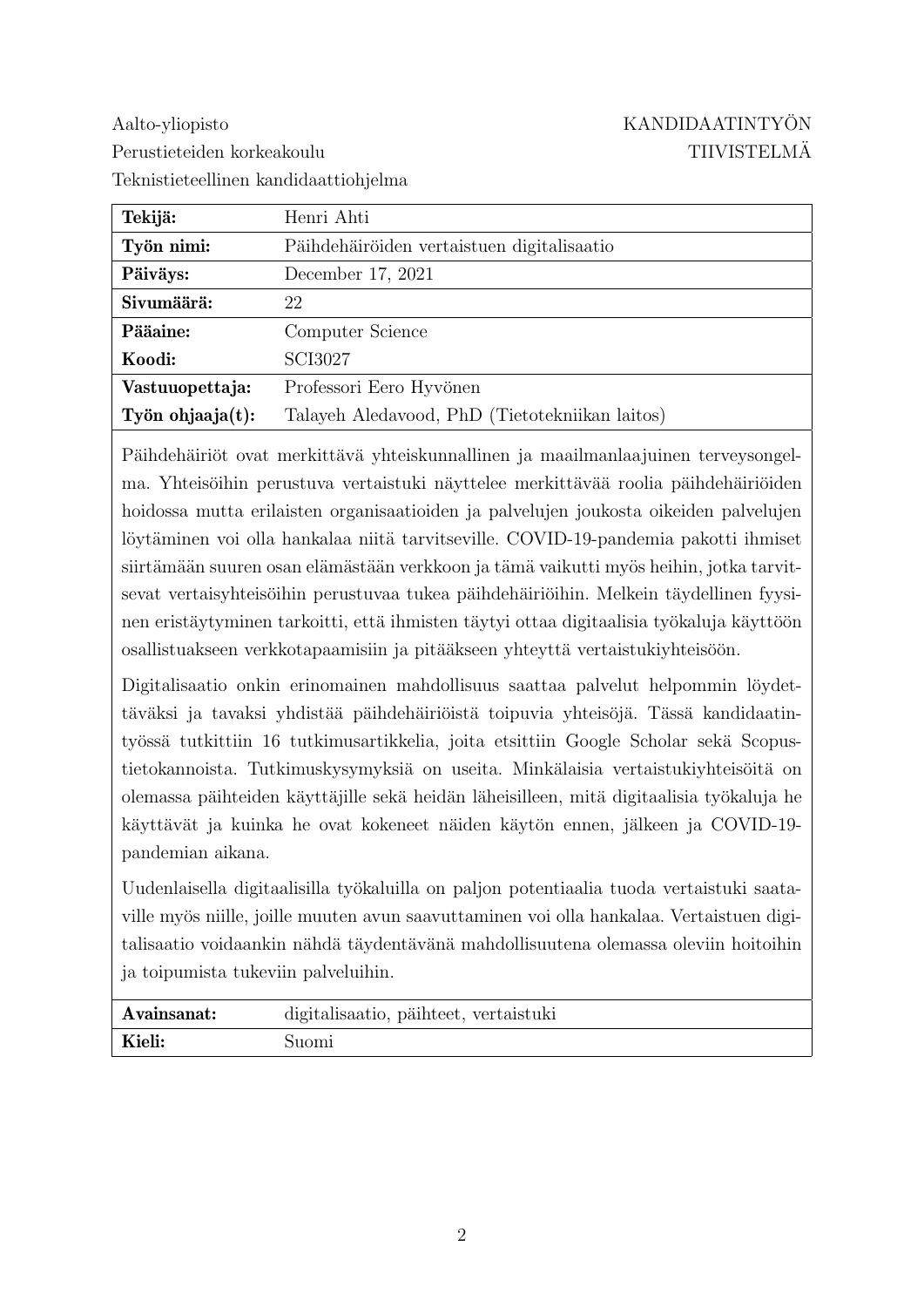| Author:                    | Henri Ahti                                                 |
|----------------------------|------------------------------------------------------------|
| Title of thesis:           | Digitalization of Peer Support for Substance Use Disorders |
| Date:<br>December 17, 2021 |                                                            |
| Pages:                     | 22                                                         |
| Major:                     | Computer Science                                           |
| Code:                      | SCI3027                                                    |
| Supervisor:                | Professor Eero Hyvönen                                     |
| Instructor:                | Talayeh Aledavood, PhD (Department of Computer Science)    |

Substance use disorders (SUDs) are a major societal and global health problem. Community-based peer support plays an important role in substance use disorder treatment. However, finding and engaging the right services across wide variety of organizations and services available is the main challenge for those in need. Furthermore, the COVID-19 pandemic forced people to move a major part of their life online and this also applied to people needing community-driven peer support for substance use disorders. Nearly complete physical isolation meant that people had to take digital tools into use when attending community online meetings and to remain connected with their peers.

Digitalization provides an excellent opportunity to make the services more easily available and is a great way to connect communities recovering from substance use disorders. In this thesis 16 research articles were reviewed and they were searched from Google Scholar and Scopus database. This review addresses several questions. What peer support communities are available for substance users and their families, what digital tools do they use and how the use has been perceived before, during and after the pandemic.

New digital tools have great potential to make peer support available for many that have challenges to reach the help otherwise. Digitalization of peer support can be seen as a complementary opportunity for existing treatments and recovery support services.

| Keywords: | digitalization, substance, peer support |
|-----------|-----------------------------------------|
| Language: | English                                 |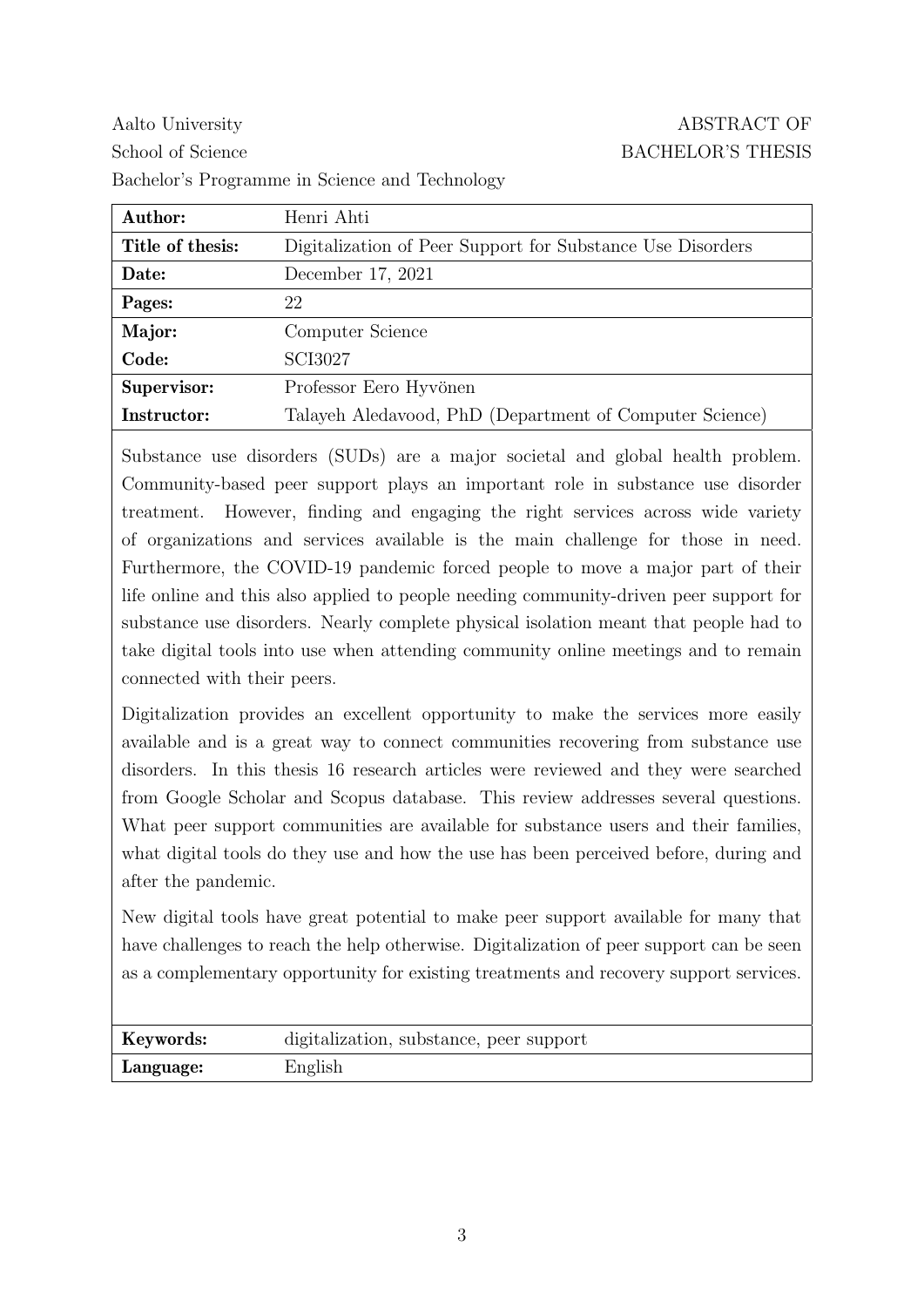## Contents

| $\mathbf{1}$     | Introduction                                        |                                                                                   |    |  |  |  |
|------------------|-----------------------------------------------------|-----------------------------------------------------------------------------------|----|--|--|--|
| $\boldsymbol{2}$ |                                                     | Methodology                                                                       | 6  |  |  |  |
| 3                | Substance use disorders support ecosystem           |                                                                                   |    |  |  |  |
|                  | 3.1                                                 | Mutual aid and mutual-help organizations $(MHOs)$                                 | 8  |  |  |  |
|                  |                                                     | Different types of mutual-help organizations $\ldots \ldots \ldots$<br>3.1.1      | 8  |  |  |  |
|                  |                                                     | 3.1.2<br>12-step and non-12 step approaches $\dots \dots \dots \dots \dots \dots$ | 8  |  |  |  |
|                  |                                                     | 3.1.3                                                                             | 9  |  |  |  |
| 4                |                                                     | Digital tools in peer support                                                     | 11 |  |  |  |
|                  | 4.1                                                 |                                                                                   | 12 |  |  |  |
|                  | 4.2                                                 |                                                                                   | 12 |  |  |  |
|                  |                                                     | 4.2.1                                                                             | 13 |  |  |  |
|                  |                                                     | 4.2.2                                                                             | 13 |  |  |  |
|                  | 4.3<br>Recovery-specific social networking services |                                                                                   |    |  |  |  |
|                  |                                                     | 4.3.1<br>In The Rooms                                                             | 14 |  |  |  |
|                  |                                                     | 4.3.2                                                                             | 14 |  |  |  |
|                  | 4.4                                                 |                                                                                   | 15 |  |  |  |
| $\mathbf{5}$     |                                                     | Perceptions of digital peer support                                               | 15 |  |  |  |
|                  | 5.1                                                 | Challenges and opportunities in digital peer support                              | 17 |  |  |  |
| 6                |                                                     | <b>Discussion</b>                                                                 | 18 |  |  |  |
|                  | References                                          |                                                                                   | 20 |  |  |  |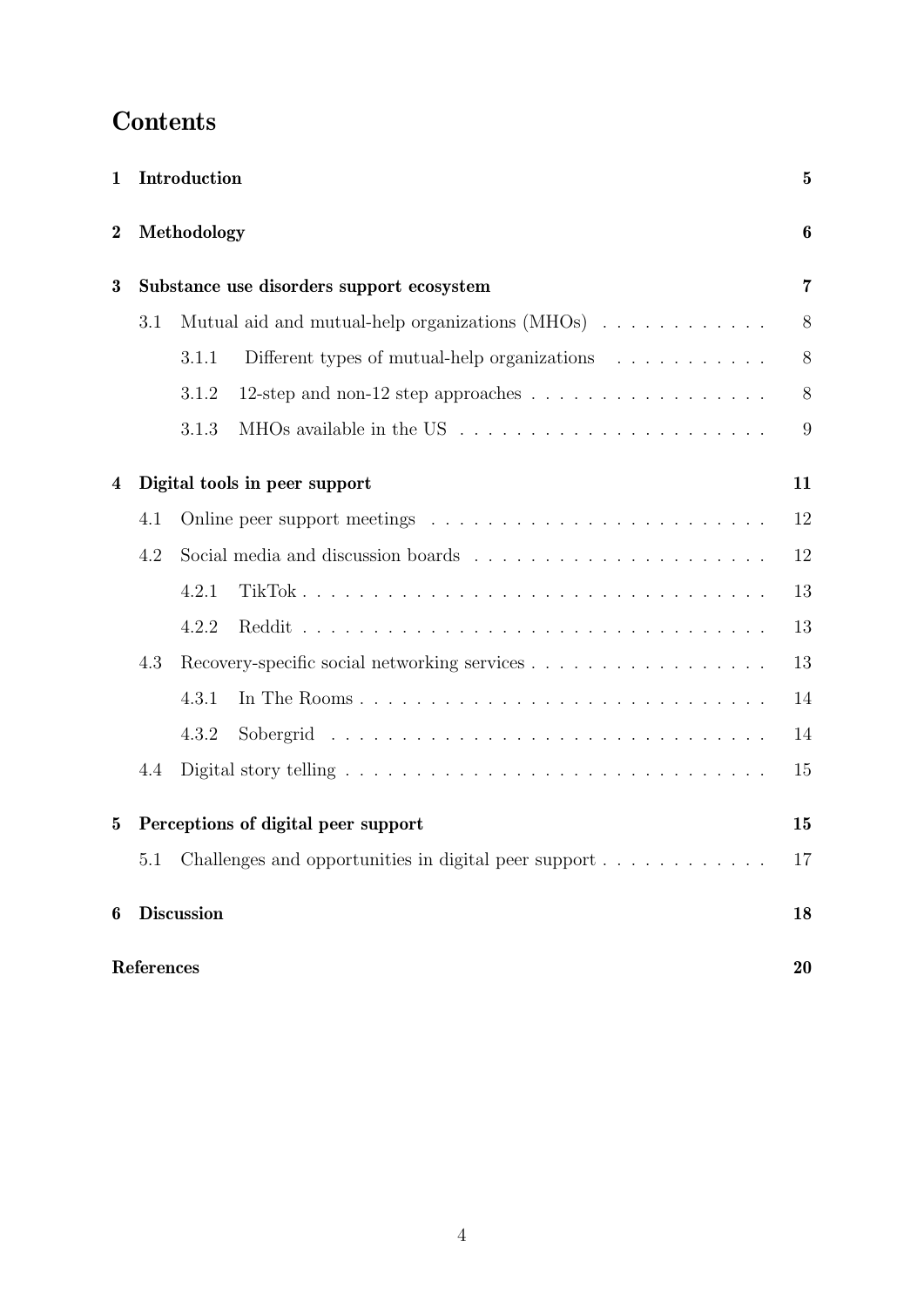### 1 Introduction

Substance use disorders (SUDs) are a major global health problem associated with high mortality and disease burden [26]. It has been estimated that over 23 million 12 years and older individuals in the US suffer from a substance use disorder but only 10 percent receive treatment [22][10]. Not only substance use disorders cause individual suffering but they also have a major impact and cost for the society. In the US alone, substance misuse and disorders cause over \$500 billion annual costs [9].

Substance use disorders are illnesses affecting person's behavior and brain causing the person to lose control over their use of substances such as alcohol and drugs. The severity of substance use disorder (SUD) symptoms may vary but addiction is the most severe form of SUDs [3].

Research has shown that approximately half of the persons who experience co-occurring substance use disorder in their lifetime also experience mental health issues and vice versa. Although mental health and SUDs commonly co-occur, it does not necessarily mean that one causes the other [3].

Addictions in general can be divided into behavioral and substance addictions and they all share the same neurobiological mechanisms [4]. Peer support treatments for behavioral addictions such as gaming or sex are similar to substance addictions but they are not in the scope of this thesis.

Pater et. al  $[22]$  explain how the recovery is an individualized and personal process. Depending on individual's personal history SUD recovery journeys typically involve various types of integrated inpatient and outpatient treatments that may involve components such as medical interventions, behavioral therapy and peer recovery support. Due to this complex nature of the substance use disorder, recovery journeys are non-linear and there is no single treatment that can be applied to all individuals. Therefore, it is important that there are a wide variety of treatments and recovery paths available for substance use disorders. Substance use disorder treatment and support can practically be divided into clinical and community support [22].

Substance use also affects the families and therefore, they are usually involved in SUD treatments [17]. For this reason, this thesis introduces also family related support as the organizations and digital tools have similarities.

The goal of this literature study was to find answers to the following questions:

• how has digitalization changed peer support accessibility and what digital peer support tools are available for individuals and their families suffering from substance use disorders (SUDs)?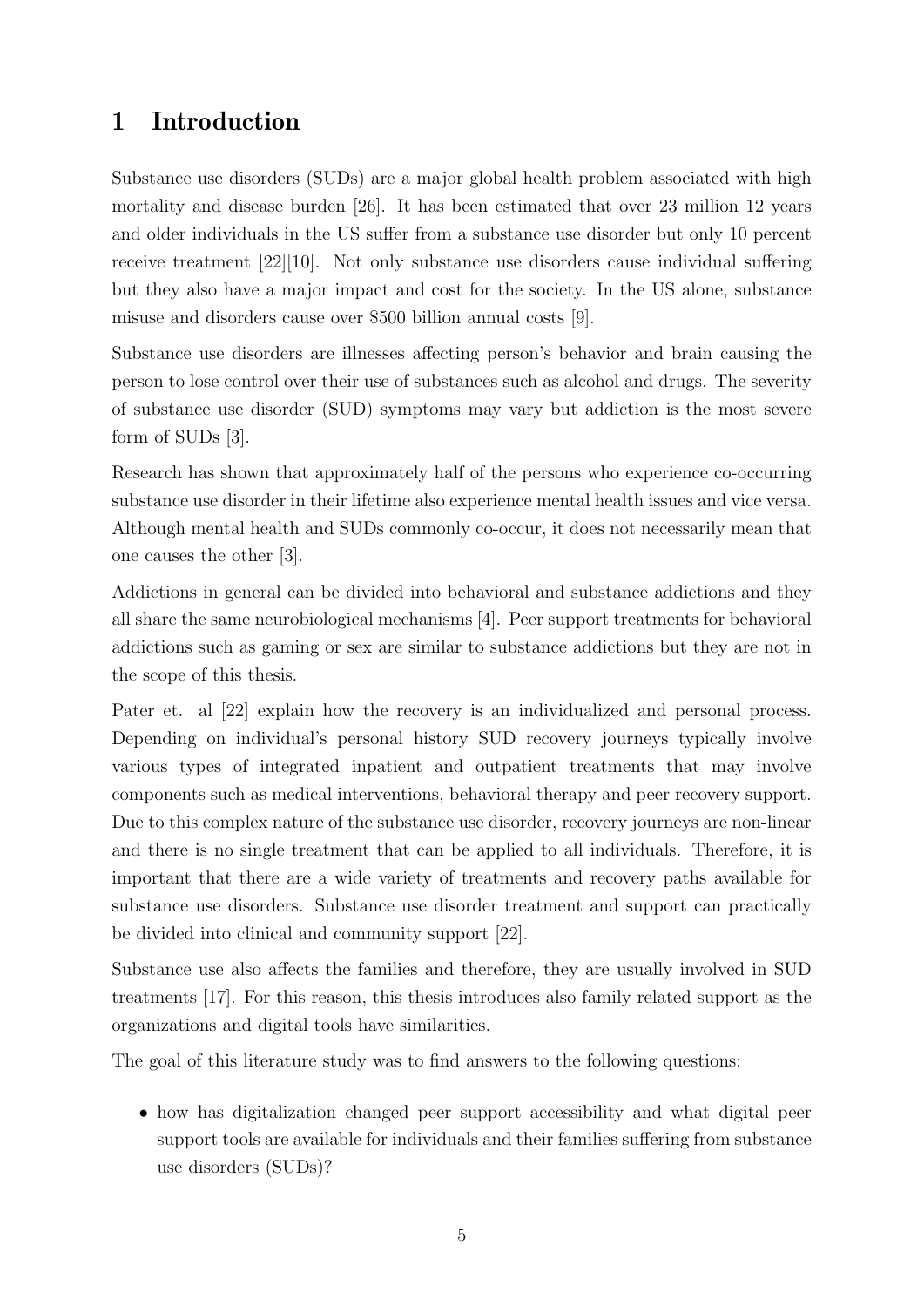- what kind of organizations and communities are there and how do they use digital peer support tools?
- how do those seeking help perceive the help using digital peer support vs getting peer support in-person?
- how has the COVID-19 pandemic changed this landscape?

Professional help and clinical setting are not in the scope of this literature review. Instead the emphasis is on communities providing peer support based on their experience in dealing with substance use disorders.

The rest of this thesis is structured as follows. Chapter 2 introduces the methodology for this thesis and how the literature study was conducted. Chapter 3 examines substance use disorders (SUDs) support ecosystem and mutual-help organizations (MHOs) in the US. In particular, peer support for families is examined. Chapter 4 examines various types of digital tools available for peer support. In this bachelor's thesis, the focus is to cover various types of digital peer support tools and provide common examples of each type. Chapter 5 examines how online peer support was perceived during the COVID-19 pandemic. Moreover, the challenges and opportunities of digital peer support are discussed. Finally, Chapter 6 discusses the research questions in broader context and how the digitalization landscape of peer support might look like in the future.

### 2 Methodology

This thesis reviewed literature available in Google Scholar [1] and Scopus [7] database. The search queries were performed by identifying the most relevant keywords to the study and by fine-tuning the queries based on best match for the most relevant research articles. This section summarizes those queries.

To form the initial search queries the following keywords were used "peer", "support", "digital", "substance use disorders", "recovery". Based on initial findings in the literature "SUD"is commonly used acronym and it was used as an additional keyword in final query.

digital AND peer AND support AND ("substance use disorders" OR SUD)

Scopus provided only 8 matches whereas Google Scholar provided +5000 matches. To reduce the amount of Google Scholar search results and find relevant articles for COVID-19 pandemic an additional filter "from year 2020" and extra "COVID-19" keywords were used:

digital AND peer AND support AND recovery AND COVID-19 AND ("substance use disorders" OR SUD)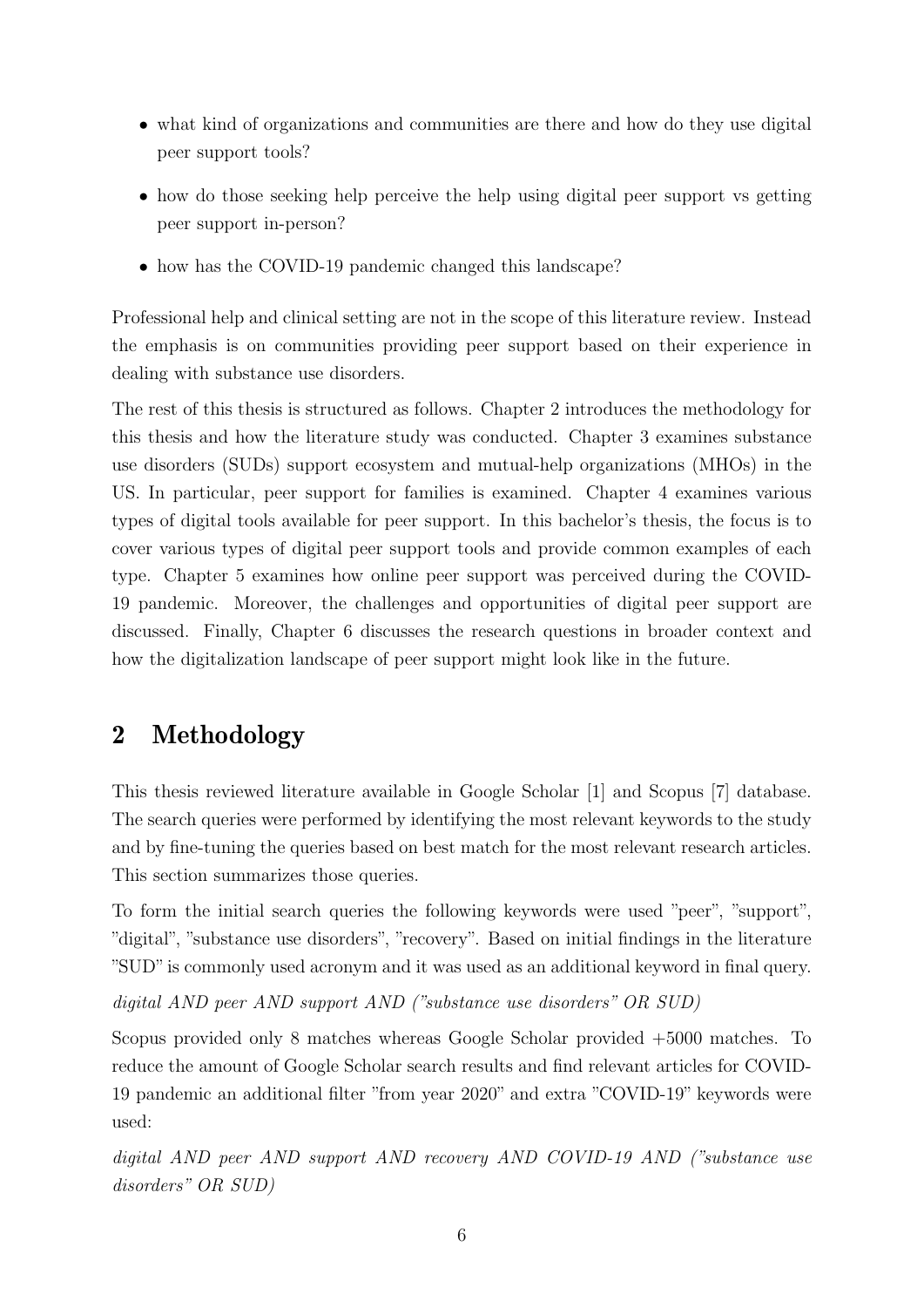Based on the abstracts of 28 papers in total were identified how well they could answer the research questions. The articles were studied in detail to satisfy one or both of the following criteria: 1) The study examined digital technology relevant to SUD peer support and recovery 2) The study examined mutual-help for substance users and their families. Finally, 16 papers were selected to this literature review.

### 3 Substance use disorders support ecosystem

This chapter explains what peer support and substance use disorders ecosystem are. It is crucial to understand how peer support and organizations behind them work in a traditional setting to understand how digitalization can be applied to peer support services. In research article Pater et al. [22] describes how the SUD support can be divided into two categories:

- Clinical support (Professional, primarily provided by private and public health care providers)
- Community support (Non-professional, primarily provided by mutual-help organizations)

Clinical support for SUDs, are typically provided by health care professionals such as physicians, nurses and social workers. Community support is based on mutual-help organizations where the individuals have lived through similar experiences they are providing assistance with. For instance, a family member who has lived close to an individual having a substance use disorder.

Ashford et al. [11] introduces a new special peer support type has emerged between clinical and community support. These so-called peer-based recovery support services are usually provided by certified personnel. This type of personnel is called peer or recovery coaches. These individuals have their own lived SUD recovery experience, and they usually provide coaching to the patients in professional recovery community organizations or as part of medical or clinical treatment programs.

Peer coaches and peer-based recovery support services should not be confused with mutual-help organizations (MHOs) and individuals (i.e. sponsors) in the community discussed in the following sections. MHOs and individuals helping in the communities are usually acting on volunteer basis and are not directly linked to clinical support. However, it is common that those working as certified peer coaches attend MHO activities such as peer support in personal life as they are also living in recovery.

In the following sections various types of organizations operating in the community support organizations are explained.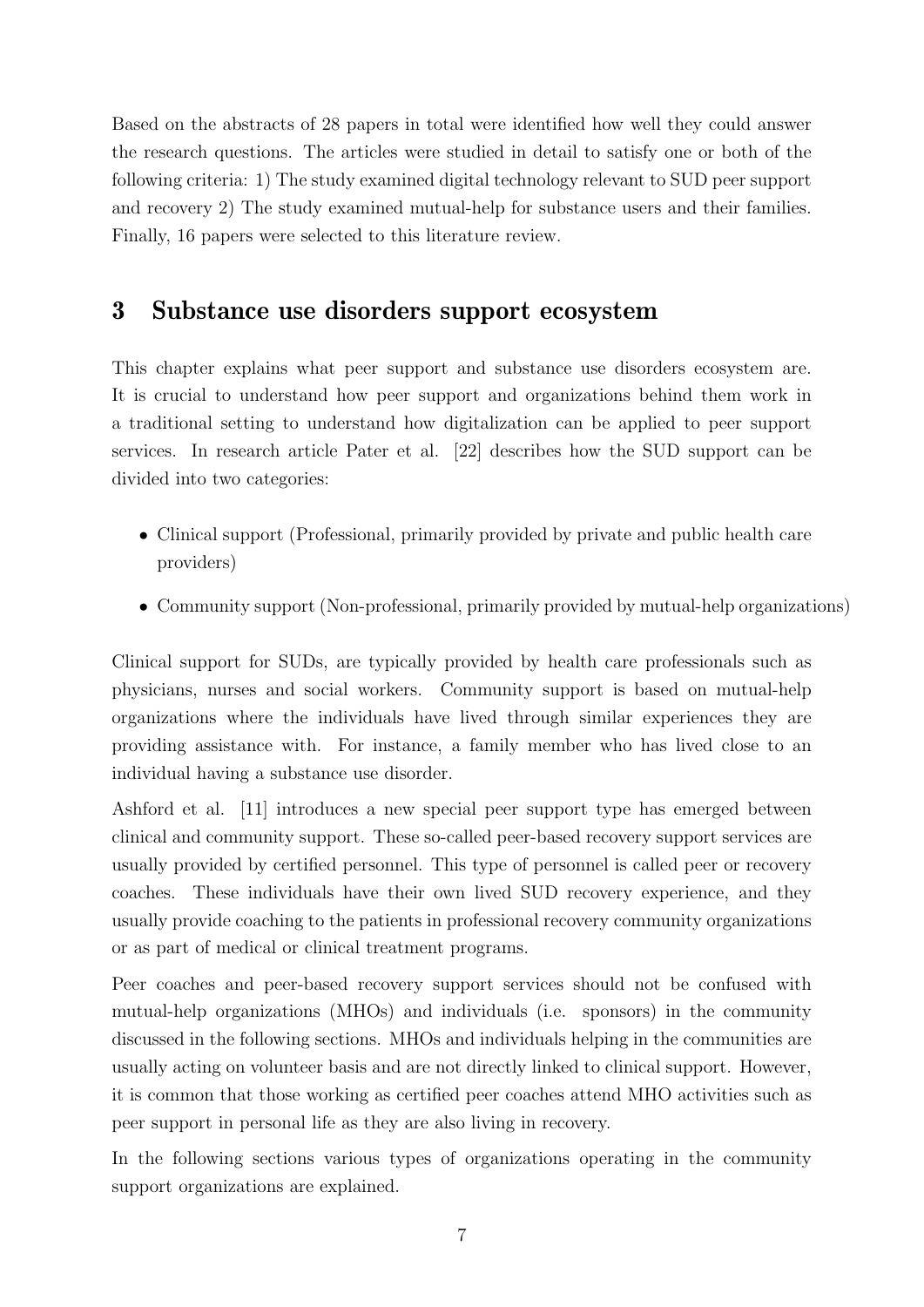#### 3.1 Mutual aid and mutual-help organizations (MHOs)

The previous section explained how recovery experience provided by non-professionals plays an important role in formal treatment programs too. Evidence shows that helping others also helps the person providing the help [21]. This is the key for mutual aid effectiveness in general. Traditionally, the mutual aid organized by mutual help organizations (MHOs) happens in in-person groups. The COVID-19 pandemic forced people to find mutual aid groups remotely for the first time at very large scale. The following section introduces various type of MHOs.

#### 3.1.1 Different types of mutual-help organizations

Individuals suffering from substance use disorders have various personal preferences and needs. Therefore, according to Kelly et. al [19] the following three main types of MHOs have emerged: secular, spiritual and religious.

The wide variety of MHO alternatives in the US reflect the demographic diversity, recovery preferences and addiction experiences [19]. In the following section the two main approaches for secular, spiritual and religious MHOs are introduced.

#### 3.1.2 12-step and non-12 step approaches

Kelly et al. [19] explains that in addition to the three main types listed in previous section mutual-help organizations can be split into two categories based on the approach they have organized to provide help to the individuals. Those providing assistance based on a 12-step approach and those that use other approaches including cognitive-behavioral and evidence-based motivational strategies. There are 12-step communities for both substance users and their families. Most commonly known 12-steps communities for substance users are Alcoholics Anonymous (AA) and Narcotics Anonymous (NA).

In total there are over 200 various 12-step communities for both substance and behavioral (for instance gaming) addictions [16]. Some people do not like 12-step approach due to their spiritual and theistic nature [21]. For those who find 12-step communities uncomfortable, there are also secular mutual-help organizations. Various types of groups such as Smart Recovery, LifeRing, Women for Sobriety are described a bit more in detail in the following sections. The recent research shows that various types of secular groups are equally effective and they are found to be as effective as 12-step communities as long as individual's goal is abstinence [21].

Many of the 12-step communities have a practise called sponsorship. Sponsorship means that a more experienced member guides a new member through the recovery steps and the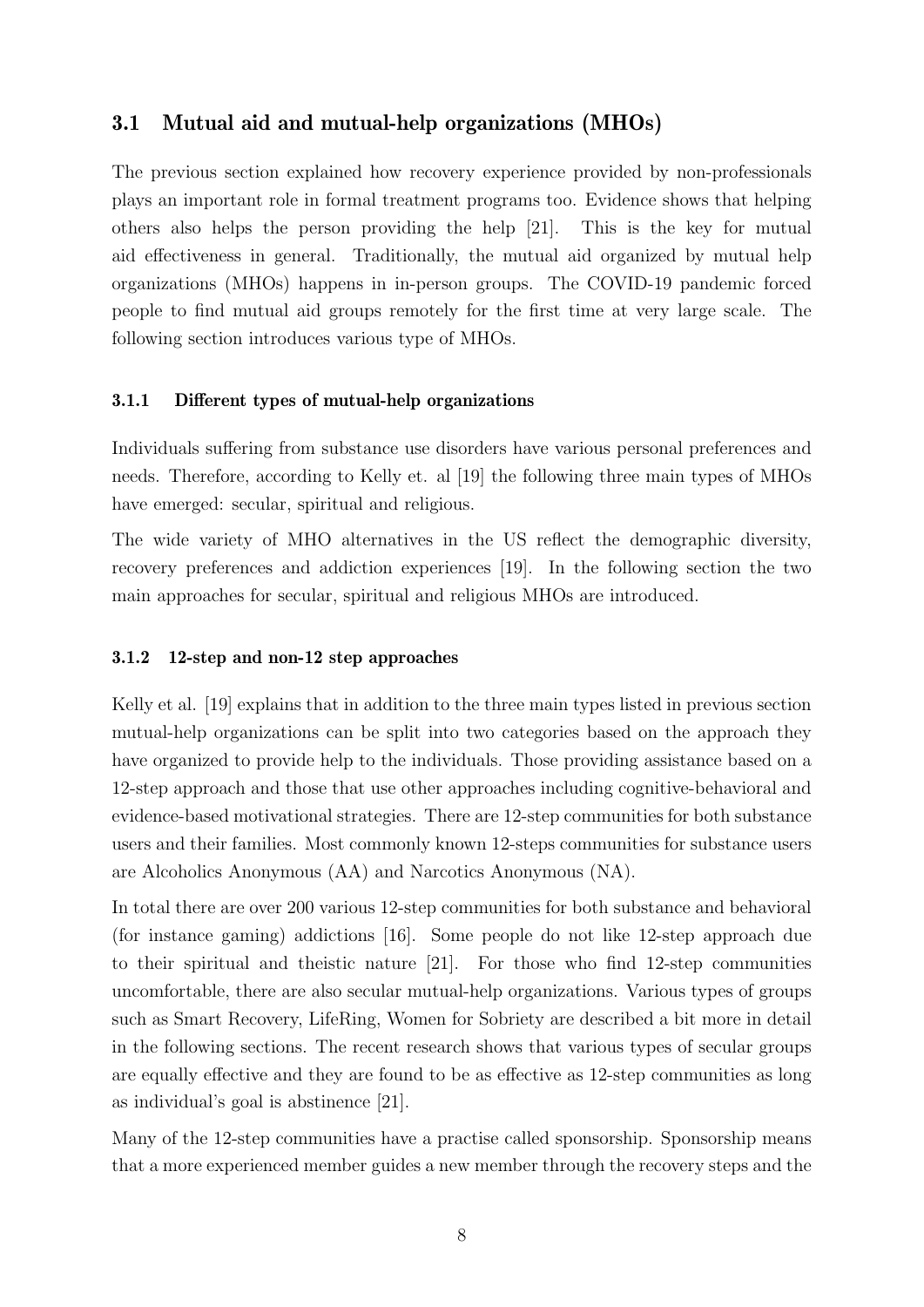sponsee can learn from sponsor's experience. Research has shown that getting in-person sponsorship in early recovery helps the sponsee to get long-term sobriety and abstinence [16].

#### 3.1.3 MHOs available in the US

As described in previous section, a wide variety of mutual-help organizations provide community-based peer support and they have primarily differences in how they operate, what is the target group and what is the substance in question. To get a better picture of the range of organizations and communities available in the US and worldwide the following table lists some of them.

| Name         | <b>Type</b>     | Nature              | Substance | Target group    | Specialty / groups |  |
|--------------|-----------------|---------------------|-----------|-----------------|--------------------|--|
| AA           | $12$ -step      | Spiritual           | Alcohol   | Substance users | gender, LGBTQ+,    |  |
|              |                 |                     |           |                 | age, language etc. |  |
| NA           | $12$ -step      | Spiritual           | Drugs     | Substance users | $gender, LGBTQ+,$  |  |
|              |                 |                     |           |                 | age, language etc. |  |
| <b>SMART</b> | EBT,            | Secular             | Alcohol,  | Substance       | gender, $LGBTQ+,$  |  |
| Recovery     | CBT             |                     | Drugs     | users, families | age, language etc. |  |
| Secular      | <b>SOS</b>      | Secular             | Alcohol,  | Substance       | gender, LGBTQ+,    |  |
| Organization | specific        |                     | Drugs     | users, families | age, language etc. |  |
| for Sobriety |                 |                     |           |                 |                    |  |
| for<br>Women | Self-           | Secular             | Alcohol,  | Substance users | Women<br>only,     |  |
| sobriety     | Help            |                     | Drugs     |                 | $LGBTQ+$           |  |
| LifeRing     | Self-           | Secular             | Alcohol,  | Substance       | gender, LGBTQ+     |  |
|              | Help            |                     | Drugs     | users, families |                    |  |
| Celebrate    | Christ-         | Religious           | Alcohol,  | Substance       | gender specific    |  |
| Recovery     | centered        |                     | Drugs     | users, families |                    |  |
|              | $12$ -step      |                     |           |                 |                    |  |
| Recovery     | <b>Buddhist</b> | Alcohol,<br>Secular |           | Substance       | gender specific    |  |
| Dharma       |                 |                     | Drugs     | users, families |                    |  |

Table 1: Mutual-help organizations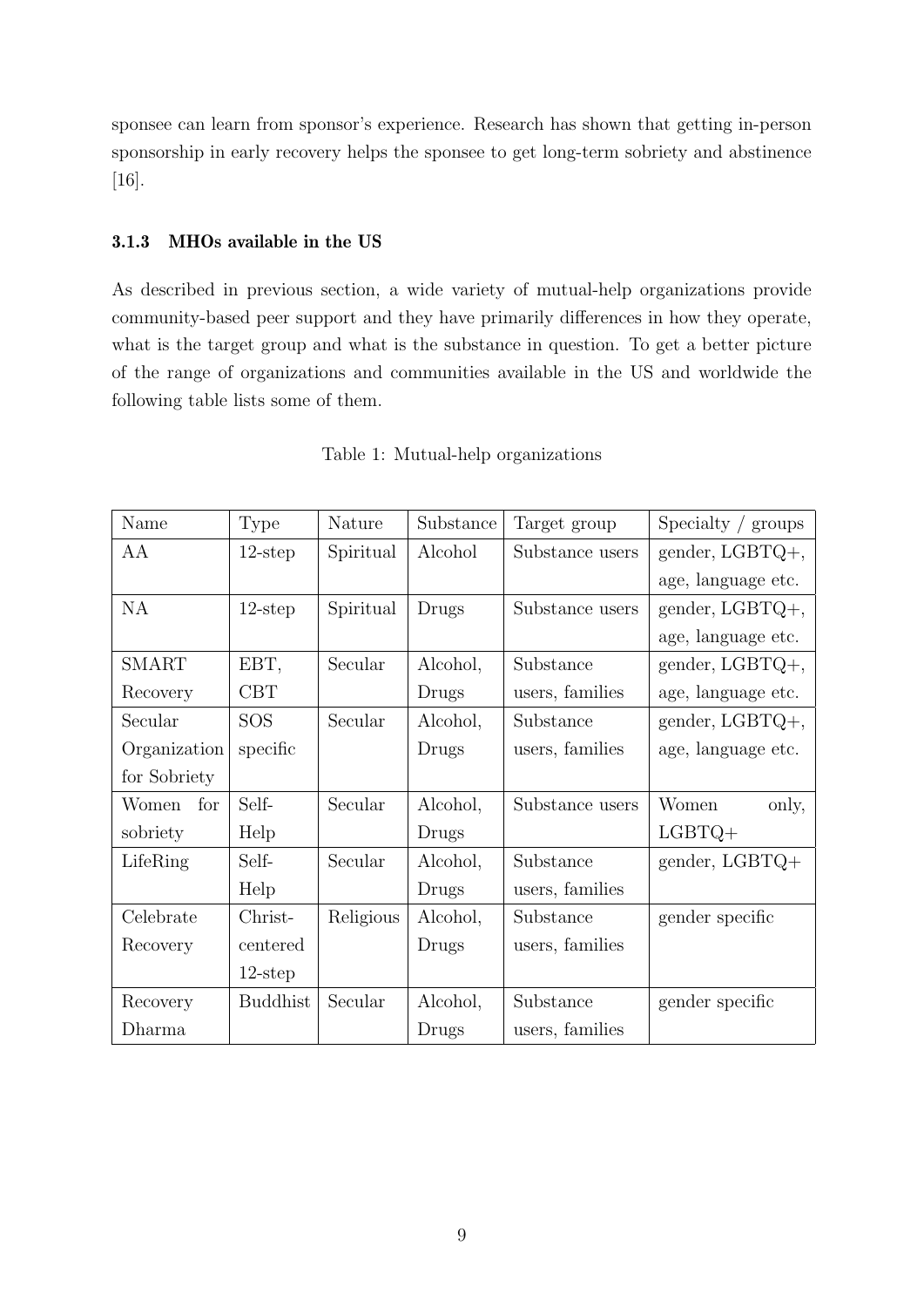Hogue et al. [17] sees family involvement especially important when treating transitions (ages 15-26) youth. Peer support for substance users and their families can have a significant role in SUD treatment and recovery continuum. In the US mutual aid for family members is widely available and there are proof that i.e. Al-Anon and other groups is an important part of self-care [17]. For children and youth there are also dedicated groups.

Friends and family members affected by substance use have similar mutual-help organizations providing peer support. For both substance users and their family members it is important that they can identify themselves with the age group, substance used, circumstance or other specialty. Some of them are listed in the following table.

| Name                     | Type       | Nature    | Substance      | Specialty      |  |
|--------------------------|------------|-----------|----------------|----------------|--|
| of<br>Adult<br>Children  | $12$ -step | Spiritual | Alcohol        | of<br>Children |  |
| Alcoholics (ACA)         |            |           |                | Alcoholics     |  |
|                          |            |           |                | (Adult)        |  |
| Al-anon                  | $12$ -step | Spiritual | Alcohol        | N/A            |  |
| Alateen                  | $12$ -step | Spiritual | Alcohol        | mostly         |  |
|                          |            |           |                | teenagers      |  |
| Nar-anon                 | $12$ -step | Spiritual | Drugs          | N/A            |  |
| Naraateen                | $12$ -step | Spiritual | Drugs          | mostly         |  |
|                          |            |           |                | teenagers      |  |
| <b>SMART</b><br>Recovery | EBT,       | Secular   | Alcohol, Drugs | N/A            |  |
| Family and Friends       | <b>CBT</b> |           |                |                |  |
| Families Anonymous       | $12$ -step | Spiritual | Alcohol, Drugs | N/A            |  |
| LifeRing Family and      | Self-Help  | Secular   | Alcohol, Drugs | N/A            |  |
| Friends                  |            |           |                |                |  |

Table 2: Mutual-help organizations for friends and families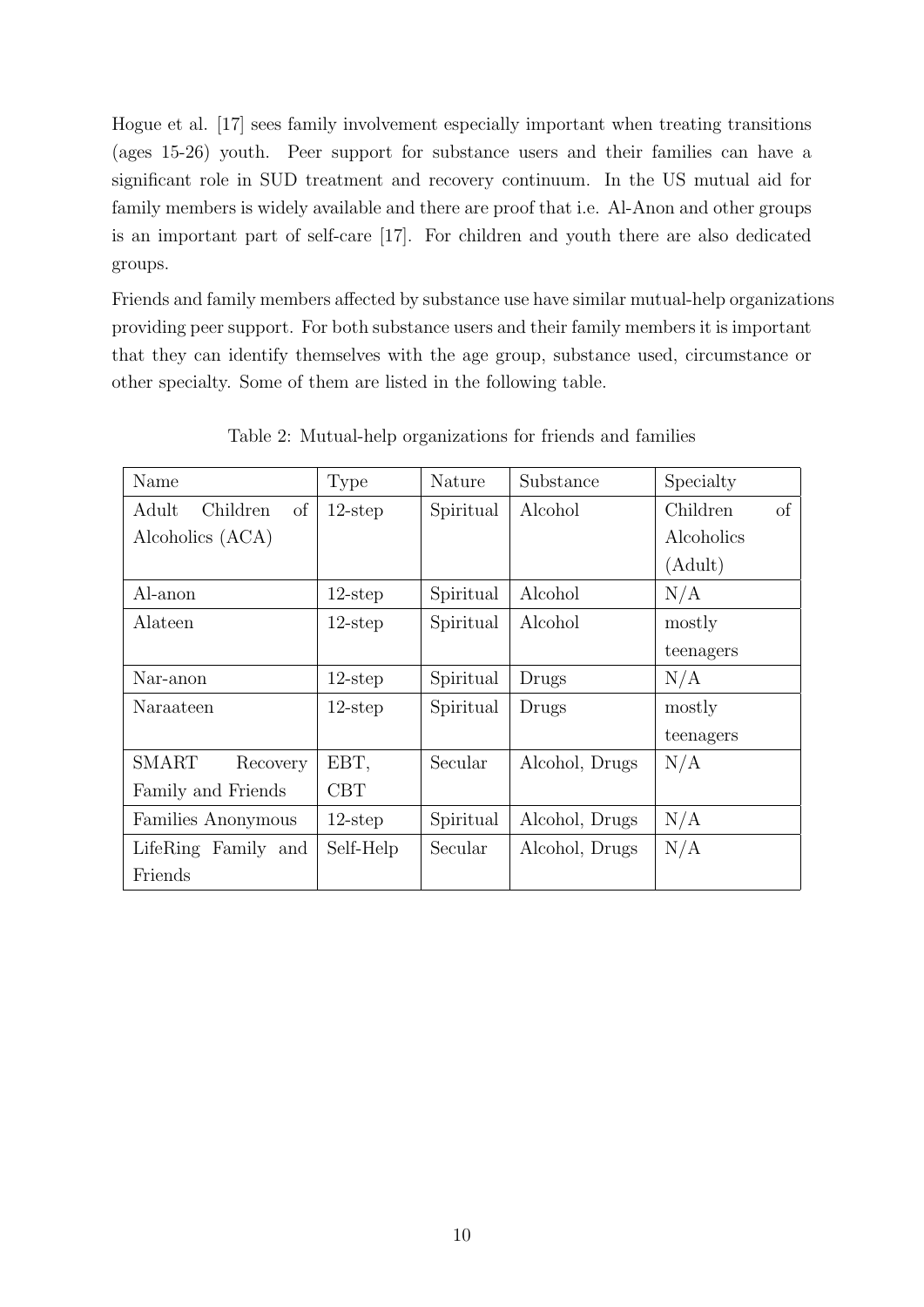### 4 Digital tools in peer support

In previous section the SUD support ecosystem and various types of mutual-help communities were introduced. Digital tools in recovery support have growing research interest [12]. From the selected research articles the following were examined in this thesis and are discussed in this chapter. The COVID-19 pandemic forced people to seek peer support and other help remotely using wide variety of digital tools. Already before the pandemic it was estimated that 11 percent of those in recovery used some digital technology to reduce or support abstinence [21].

| Name          | Type of help    | Type of tool       | Platforms   | Timing       | Substance |
|---------------|-----------------|--------------------|-------------|--------------|-----------|
| Zoom          | Online<br>peer  | Remote video       | Desktop,    | Synchronous  | Drugs,    |
|               | support         |                    | mobile      |              | alcohol   |
|               | meeting         |                    | app, phone  |              |           |
| Facebook      | Peer support    | Social<br>network  | Desktop or  | Asynchronous | Drug,     |
|               | chat            | site               | mobile app  |              | alcohol   |
| <b>TikTok</b> | Peer support    | Social<br>network  | Desktop or  | Asynchronous | Drug,     |
|               | chat            | site               | mobile app  |              | alcohol   |
| Reddit        | Peer support    | Discussion         | Website     | Asynchronous | Drugs,    |
|               | chat            | boards             | and mobile  |              | alcohol   |
|               |                 | ("subreddits")     | app         |              |           |
| Intherooms    | Networking,     | Recovery-          | Website     | Both         | Drugs,    |
|               | online<br>chat, | specific<br>social | and mobile  | asynchronous | alcohol   |
|               | meetings,       | network site       | app         | and          |           |
|               | stories         |                    |             | synchronous  |           |
| Sobergrid     | Networking,     | Recovery-          | Mobile app  | <b>Both</b>  | Drugs,    |
|               | $1-2-1$<br>and  | specific<br>social |             | asynchronous | alcohol   |
|               | $1-2$ -many     | network site       |             | and          |           |
|               | chat            |                    |             | synchronous  |           |
| <b>DST</b>    | In-person       | Digital<br>story   | Digital     | N/A          | Drugs,    |
|               | peer support    | telling            | images      |              | alcohol   |
|               |                 |                    | transcripts |              |           |

Table 3: Digital tools examined in the thesis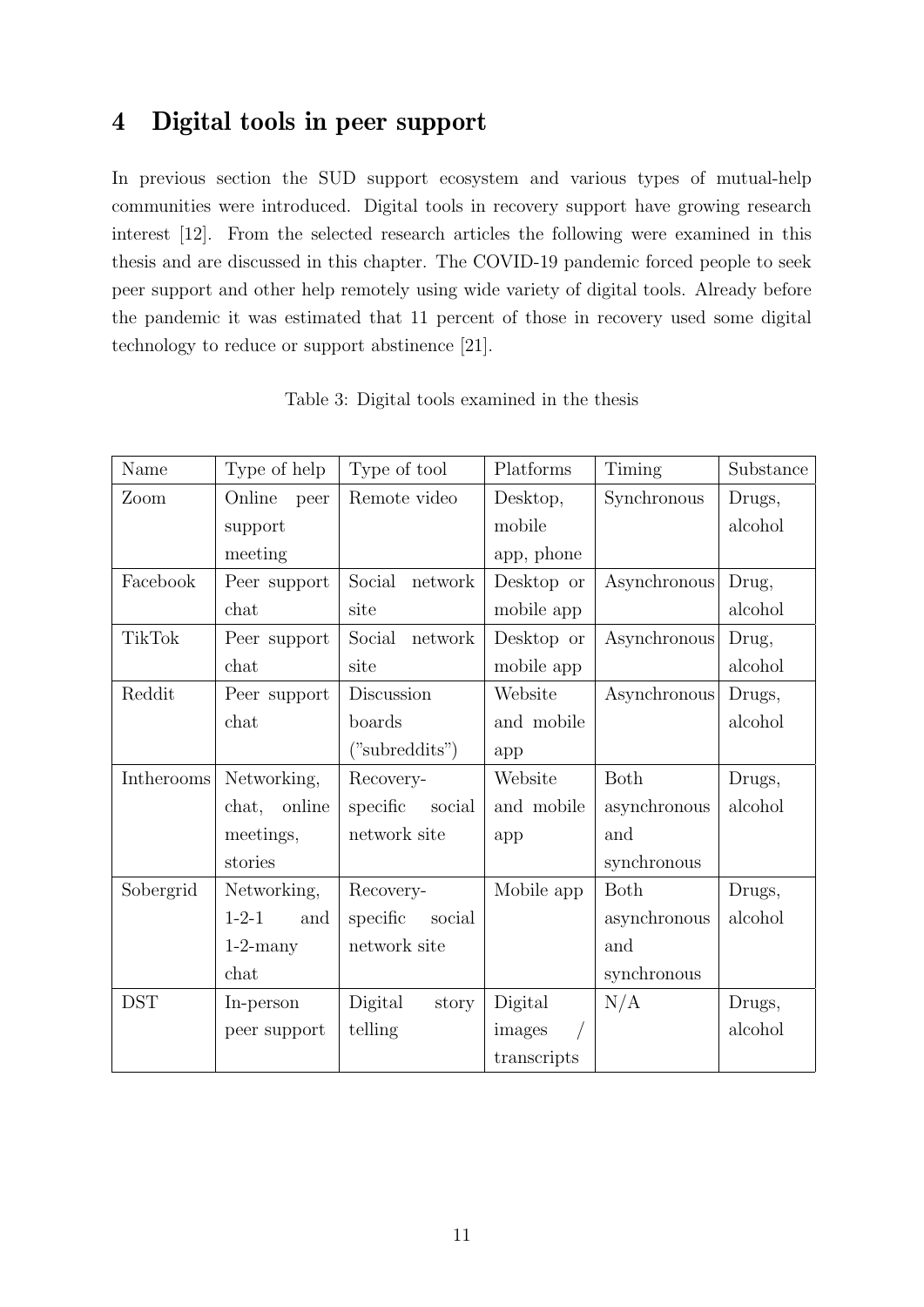#### 4.1 Online peer support meetings

Online peer support meeting is a type of service that has not been a necessity for peer support only during the COVID-19 pandemic, but they have been proven to provide other types of benefits for the attendees too [21]. The most common platform used is Zoom [8] by Zoom Video Communications Inc. and it can be accessed either using mobile or desktop application [12]. Regardless of the MHO most of the online peer support meetings are hosted using Zoom.

Kelly et al. [20] explain that in particular those living in rural areas or have other reasons for not being able to access in-person meetings can attend online peer support meetings anytime and anywhere. Substance use disorders have a stigma associated with them that alone may prevent individuals attending in-person meetings. Online peer support meetings allow people to use pseudonymous names as their visible name to ensure anonymity during the online meeting. Online peer support meetings make it also possible to provide wider range of specialized groups for various genders, age groups and other population.

Krentzman [21] defines two type of online peer support meetings "location-agnostic"online meetings and "location-centric" online meetings. In location-agnostic online meetings the geographical location of the meeting is not significant. These types of meetings already existed before the COVID-19 pandemic with roughly 10-20 participants. During the COVID-19 the size of meetings grew up to 400 participants. When the COVID-19 started the amount of location-centric online meetings started to increase quickly. In locationcentric online meeting case the in-person meeting was changed to online one due to fact that physical meeting spaces were shut down. The location-centric meetings continued to happen at the same time and with the same people as in the in-person meetings. Now when the restrictions have eased the meetings have continued in hybrid format where some people attend remotely and some people in-person. There are both "closed" and "open" meetings available. Open meetings are open to anyone who wants to attend or wants to know more about substance use disorders. Closed meetings are meant for those who have, or have had an issue with a substance.

#### 4.2 Social media and discussion boards

Social media platforms and discussion boards have become important digital tools to share information about recovery and substance use [12]. Most mutual-help organizations (MHOs) and recovery communities have presence in some social media platforms such as Facebook. Most of the substance use research studies in the past have been explored Facebook, Twitter, Instagram and Youtube [24]. For this study the most recent TikTok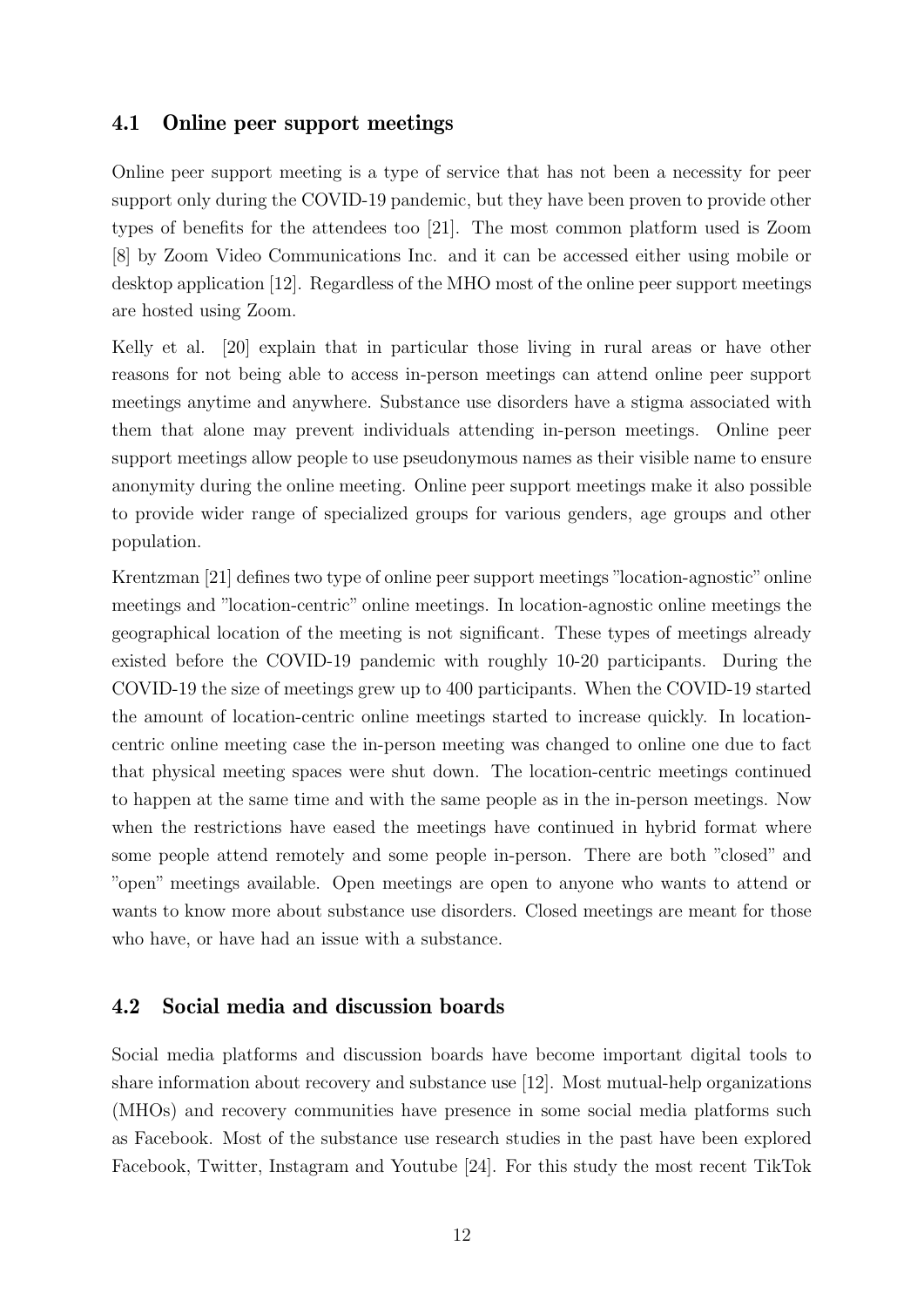and Reddit studies were selected and they are covered in the following sections.

#### 4.2.1 TikTok

TikTok is a short-video service for sharing video stories and it is has gained popularity among young generation. Russel et al. [24] examined in their study how people in SUD recovery use TikTok platform to get assistance and provide hope to others suffering from SUD. The selection of the videos was based on keyword hashtags commonly used in SUD related earlier studies. In total, 82 substance use related videos that received most likes were selected to the study. On average these videos were liked 325000 times viewed over 2 million times. They concluded that while recovery related videos can reach millions of viewers more research is needed to understand whether TikTok short-video stories can reduce stigma, normalize experience of addictions and change behaviour to seek for help.

#### 4.2.2 Reddit

Reddit is probably the most well-known network of communities service that uses topic specific discussion boards called "subreddits" [14][12]. Compared to real-time online meetings discussed in the previous section discussion boards provide a platform for asynchronous communication and good information resource. Reddit is accessed either through a website [5] or a mobile application and users can use pseudonymous user names without the need to show with their real name [14]. There are subreddits for most of the MHO organizations including those in recovery and their families such as SMART Recovery, Al-Anon and NA.

Garg et. al [14] studied how Reddit online community posts can be used to detect the risk level of individuals misusing fentanyl substance. In particular, they used machine learning techniques to analyze user posts and comments to identify and automatically detect risk of those users that might benefit from getting support for substance use. The study indicated that although fentanyl was at the center of the study it should be possible to apply similar models to detect also high risk users of other substances (such as alcohol and drugs).

#### 4.3 Recovery-specific social networking services

In this section two recovery specific social networking services are examined. These types of services constitute a new form of digital social peer support solutions that combine and integrate separate digital services into a more holistic solution.

In a research article Bergman et al. [12] introduce and compare two free recover-specific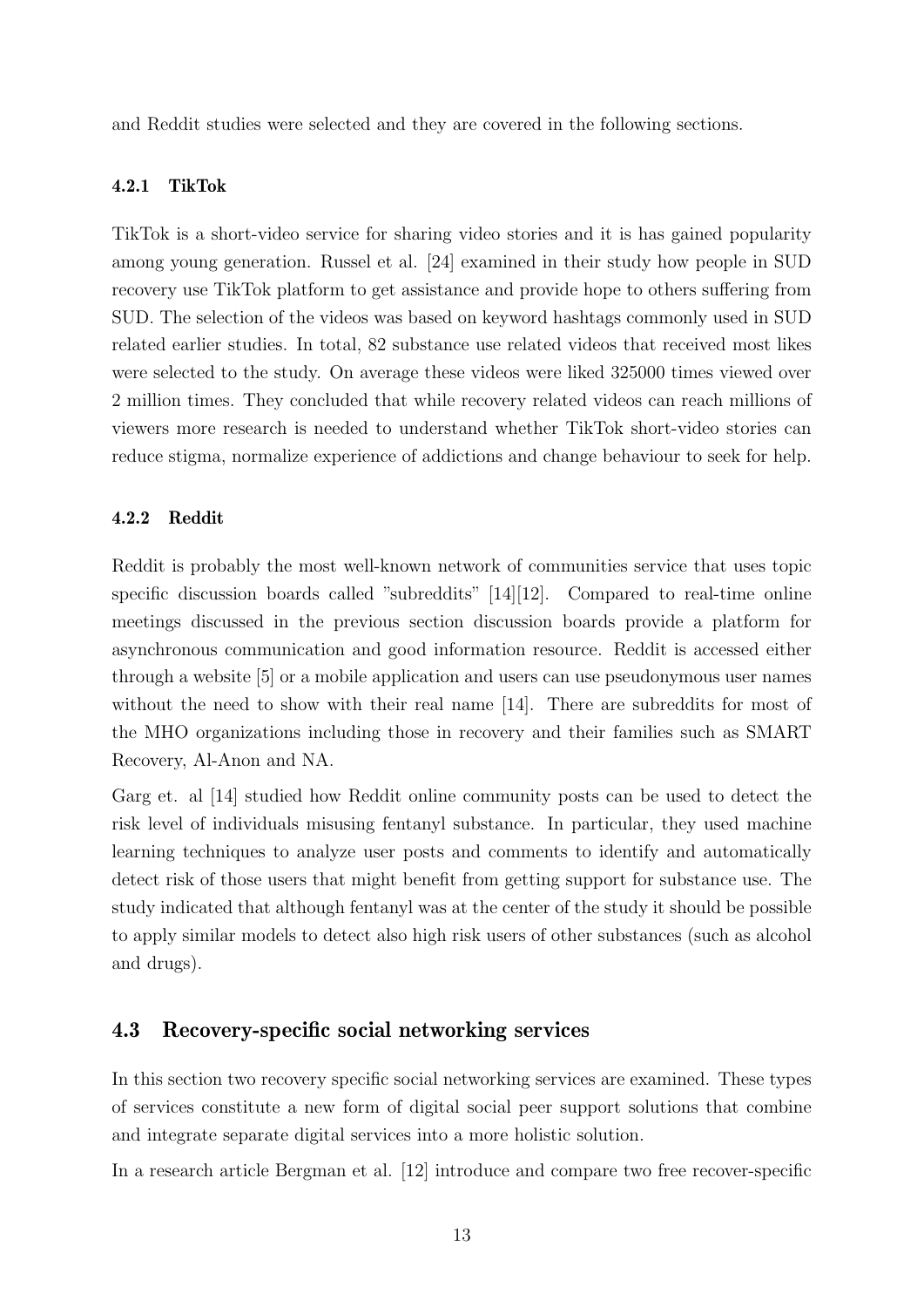social networking services. The first Intherooms.com is a service accessible both via mobile application and website. The second one Sobergrid, is a mobile application only. Compared to traditional social networking sites both services are targeted to those recovering from substance use disorders. Typically, the users of these type of services have either psychiatric or substance use disorder history and most of them have participated MHO peer support groups such as AA [12].

#### 4.3.1 In The Rooms

According to the Bergman et al. [12], Intherooms.com [6] is a free service with 30000 monthly active and 450000 registered users. It has similar functionalities as traditional social network sites, but the users are those who seek help or want to get more information about SUD recovery. However, the biggest difference is that the service also offers database to search meetings. Moreover, using the site the users can attend both inperson and online peer support meetings. Through the site recordings of MHOs meetings are also available where people share their recovery stories.

Bergman et al. [12] explain that if the user is new to recovery, there is a possibility that by listening to the stories they identify with them and realize recovery can be possible for them too. This type of initial engagement might result spending more time on the site, increase activity and engagement with other members or even attend in-person meetings. The site provides not only synchronous but also asynchronous services such as discussion boards with 24/7 access to read and learn how to tackle challenging situations. Similar to 12-step MHOs the site provides also supportive network of individuals in recovery to form new social connections and get help with substance use disorders.

Intherooms.com is free for the individuals seeking for help but the company's business model is to sell advertisement for recovery support and treatment service providers. In comparison to traditional social network sites, they do not use user data to personalize advertisement.

#### 4.3.2 Sobergrid

Ashford et al. [10] studied digital recovery networks especially investigating the Sobergrid [2] application and its usage data. Sobergrid is a free smartphone application available for iOS and Android platforms. The Sobergrid application has similarities to traditional social network services (i.e. Facebook). For instance, one can share location, make new text/image posts and comment other persons' posts.

In addition to this Sobergrid also allows messaging with individuals and groups. A special feature in the application is "burning desire" feature which makes it possible to contact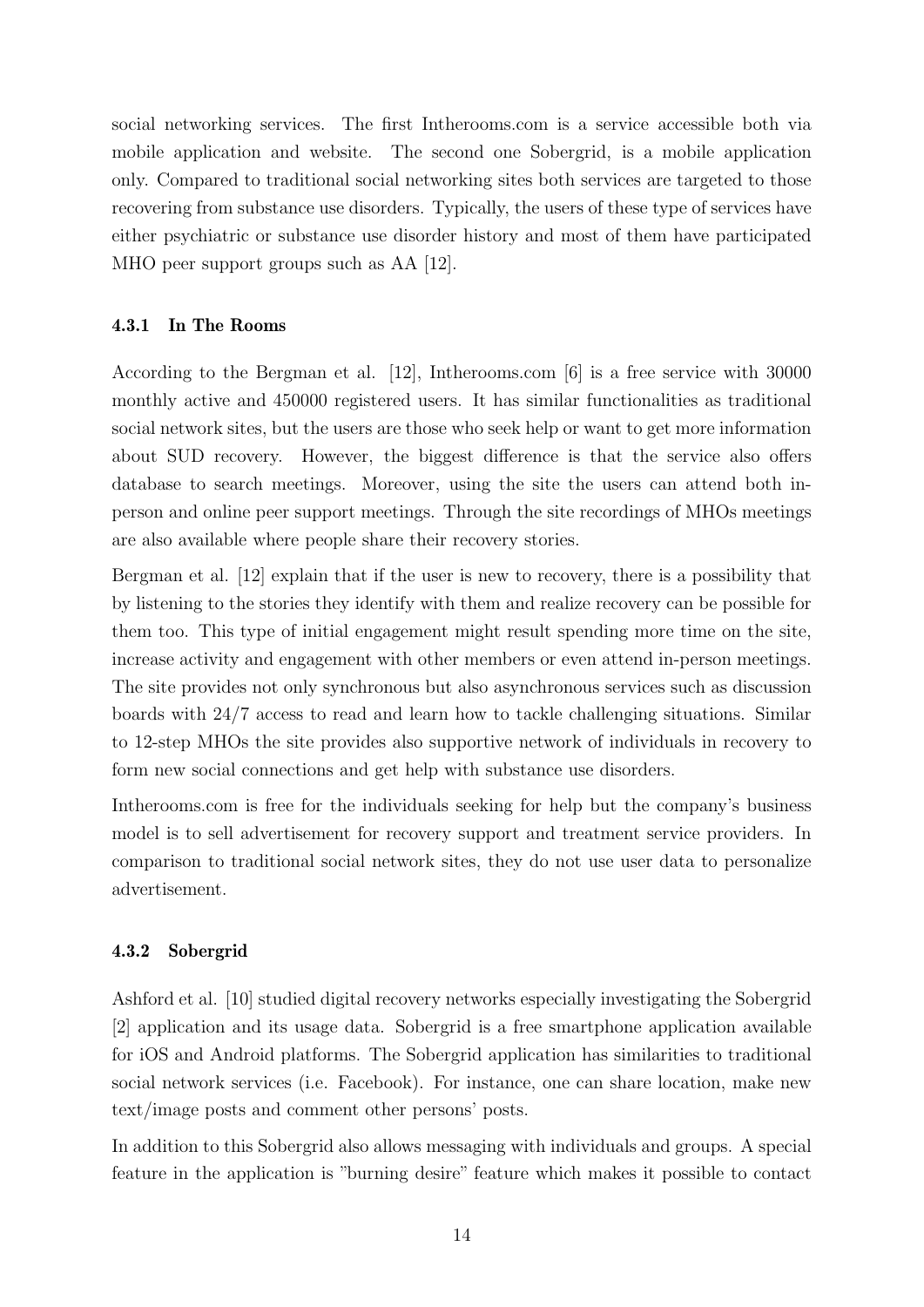the community immediately when there is urgent need for support. The application has twitter like follow feature that allows to follow people and they can follow back. It also has an "alumni group" feature which are private groups for people to join e.g. from particular substance use disorder treatment program and using a specific sign-up code.

The Ashford et al. [10] study showed that on average the users of Sobergrid application have been sober less than a year and the users being most active were in the beginning of their recovery journey. Sobergrid has similarities to other applications in health intervention where the download rates are high, but the users do not show active regular use of the application. This does not necessarily mean poor adoption nor lack of interest in SoberGrid application. The users having more social connections in Sobergrid application tend to have longer sobriety and thus peer-to-peer connections may provide better user engagement and thus improved recovery resiliency [10].

#### 4.4 Digital story telling

Discussion boards, online support meetings, and recovery social networks discussed in previous sections form the most common and daily peer support, but it is important to consider other type of modalities too, where digital tools can be used to enhance peer support. Digital story telling is one good example of such peer support type.

In Moms supporting moms pilot project by Paterno et al. [23] digital story telling (DST) was used as a method to understand pregnant womens' substance use and perspectives for SUD recovery. Peer mentors who were in recovery themselves and had pregnancy time substance use experience used digital storytelling tools in digital transcripts and pictures to share their recovery story during pregnancy. Each mentor was also in-depth interviewed and they participated the digital storytelling workshop which helped themselves through shared experience not only help the mentees but also created deep social connections with other mentors. The project found out that it could be possible to integrate digital story telling in SUD recovery programs and DST can also provide hope and social support among participants [23].

### 5 Perceptions of digital peer support

When the COVID-19 pandemic hit worldwide in March 2020 in-person meetings had to be moved to online peer support meetings. Although online and social media recovery support has been studied in the past this was the first time that recovery support services went online at this scale. This section examines how people in recovery have perceived the lack of in-person meetings and getting most of the peer support remotely. Luckily at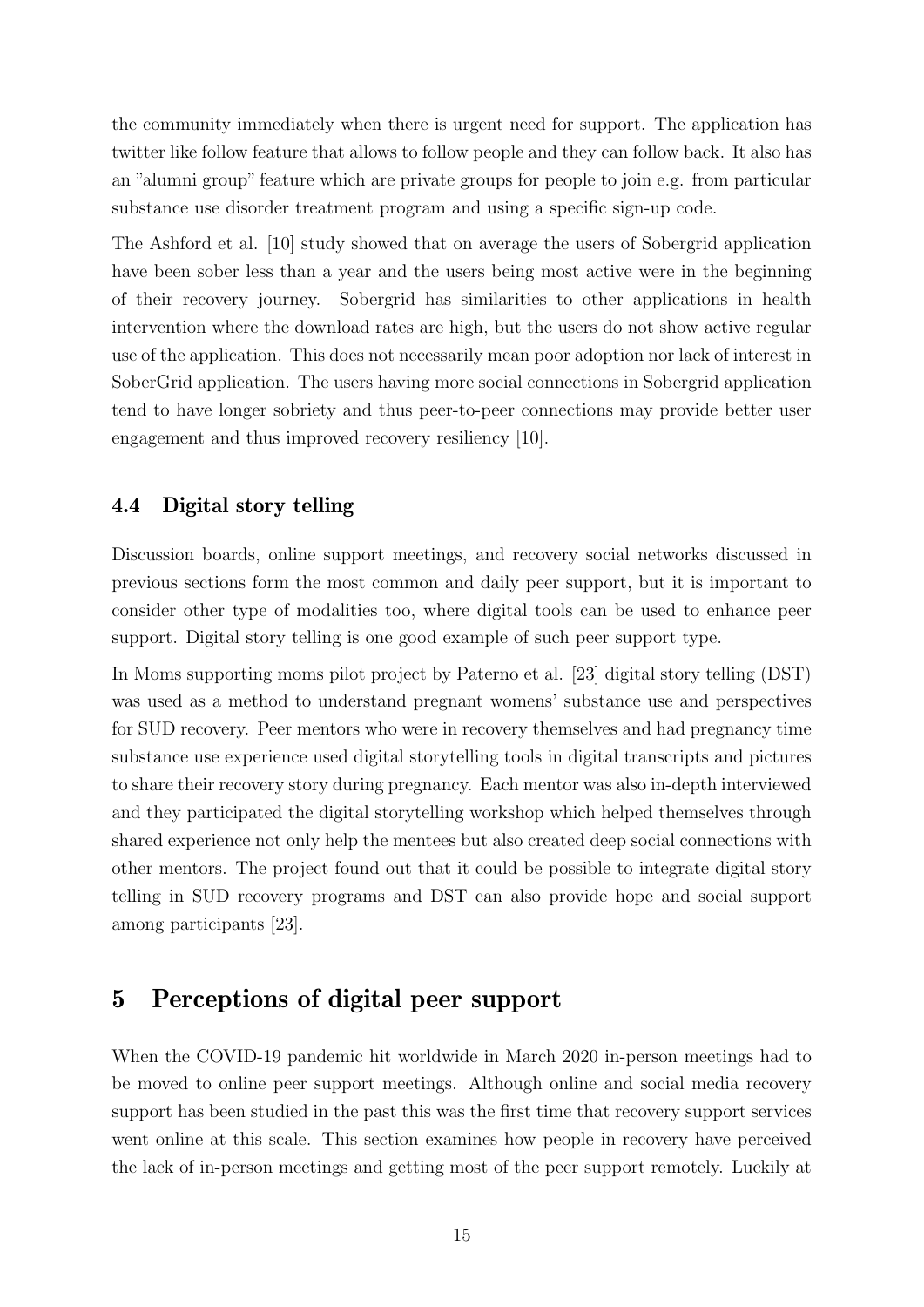the time of writing the thesis four research papers were found to answer this question.

In an online and social media sobriety study carried out in 2015 by Grant et al. [15] with 191 adult participants it was concluded that the possibility to reach recovery support from anywhere anytime is not just beneficial but for some individuals in recovery it could be life-saving. Although the digital services were not on the same level in 2015 the researchers saw the mixture of online meetings and in-person meeting modalities becoming increasingly popular.

To get a better picture on how COVID-19 affected to the behavior and their use of digital services several research articles were examined. Scarfe et al. [25] found in their qualitative investigation that while many of the study participants perceived significant negative consequences due to COVID-19, there were positive impacts too. The study emphasized that online resources are not suitable for everyone. Relying long time purely on online resources may leave some persons out of the support they need for recovery maintenance.

Although Scarfe et al. [25] investigation showed there were positive impacts too some important aspects from in-person meeting were lacking. For instance, one participant commented:

"It's different because you don't have the personal contact. You don't have the hugs, the coffee, the socializing before the meeting, after the meeting. But we find a way to do it even through Zoom. So the only difference is you just don't– you're not sitting next to no one. You don't have the physical contact. That's it" [25, p. 10].

In the use of technology people experienced significant change. For instance, one participant said:

"Zoom, Messenger, WhatsApp app, video chatting, a lot more phone calls to people who you kind of overlook in your normal life" [25, p. 14].

The study participants had access to phone or internet, so it didn't cover those who do not have access to online resources at all. Thus, many of the participants did report individuals among their own peers that had problems accessing virtual resources. Although online resources were available participants still wanted some type of in-person support too [25].

An important finding from Scarfe et al. [25] study was that those organizing recovery services should pay attention to not replace in-person meetings totally or for a longtime with online resources. Moreover, the study showed that quite significant number of participant had negative experience of online resources during the COVID-19 pandemic.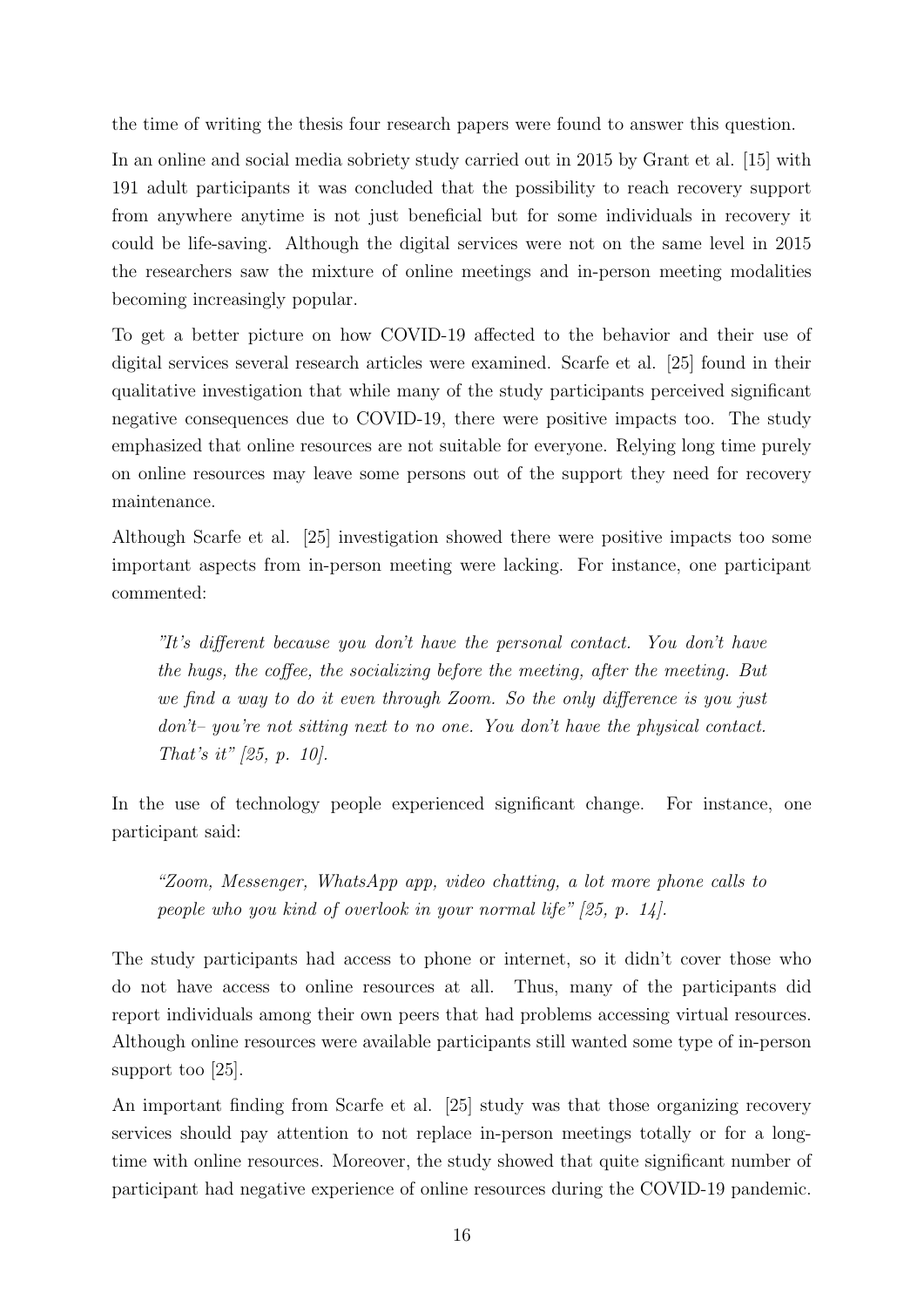Kelly et al. [20] the COVID-19 effect to SMART Recovery online group meetings was studied. Due to quick expansion of online meetings many new countries took online groups into use. For SMART Recovery the online groups can be seen a common delivery method for group meetings also after the COVID-19 pandemic. Online group meetings have provided many new opportunities. People can choose if they wish to have their camera on or if they prefer to use pseudonymous name instead of a real one. Online meetings also provide the opportunity to customize and target the meeting better for a specific group of people based on age, background, and other individual preferences.

Although the online meetings have provided also many benefits, they have introduced new challenges too. These challenges will be examined in the following section.

### 5.1 Challenges and opportunities in digital peer support

Moving activities online at a big scale had also negative consequences. At the start of COVID-19 pandemic in March 2020 a phenomenon called "zoom bombing" erupted in online meetings [18]. Zoom being the most common tool for online also the SUD peer support meetings were affected. Global research done on zoom bombing highlighted that especially Alcoholics Anonymous (AA) and Narcotic Anonymous (NA) online meetings were targeted [13].

Zoom bombing appeared in various forms such as pranks, bullying and hate speech. Due to improper security settings online support meetings were interrupted and harassed. As people attended the online meetings with their real names and pictures there was also growing concern that the zoom bombers would record the meetings and could compromise the participants' anonymity [18].

Access to digital tools is not available for everyone and many find challenges using them. In addition to zoom bombing Krentzman [21] in research article describes other types of challenges people may encounter when they attend online meetings. To acquire a password for some online meetings the participants need to send an email but the persons didn't receive any reply. On the other hand the online meetings are hosted across the globe and there may also be challenges to interpret the correct local time. For those new to online peer meetings the article encourages to promote upsides that online meetings may bring. For example, there is no travel time and cost involved, support is available 24/7 and online meetings are available from all continents [21].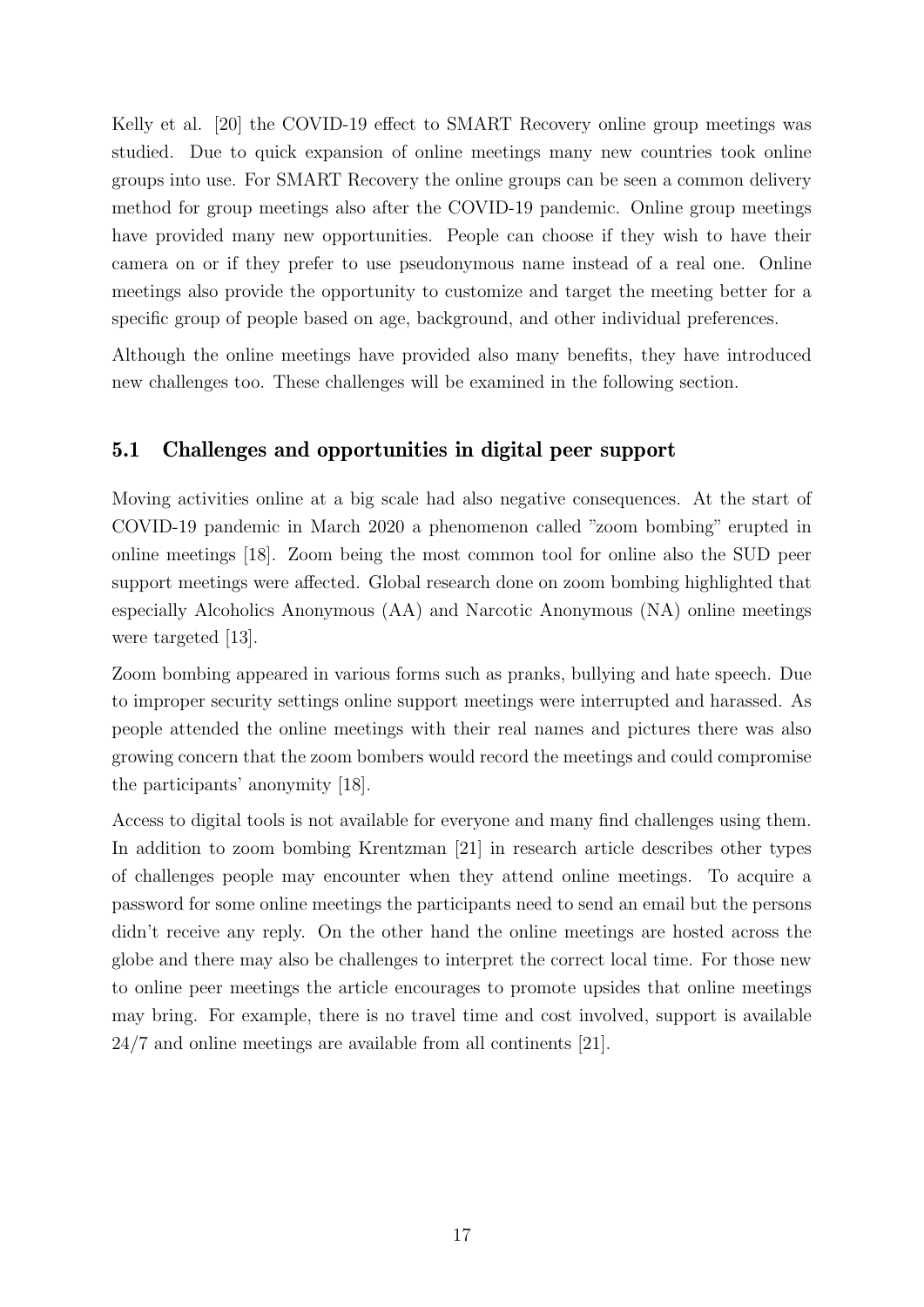### 6 Discussion

The main research questions of this literature study were:

- how has digitalization changed peer support accessibility and what digital peer support tools are available for individuals and their families suffering from substance use disorders (SUDs)?
- what kind of organizations and communities are there and how do they use digital peer support tools?
- how do those seeking help perceive the help using digital peer support vs getting peer support in-person?
- how has the COVID-19 pandemic changed this landscape?

While the importance of in-person physical presence and social interaction in peer support meeting cannot be underestimated, this literature study has shown that digitalization of peer support with proper digital tools played an important role during and beyond the COVID-19 pandemic.

Substance use disorders affect individuals and their families worldwide. Peer support and digital services provided by various organizations are a significant form of community support in SUD support.

Online peer support meeting participants indicated that the perceived difference between in-person and online meeting is that the personal and physical contact is missing. The research articles studied did not clearly state the perceived effectiveness of an online vs. in-person meetings but it seems the experience may vary significantly depending on the individual.

Mutual-help organizations believe that digital peer support resources such as online meetings will continue after the COVID-19 pandemic. While this type of development in peer support digitalization may have happened organically during the years COVID-19 pandemic boosted the ongoing development.

Digitalization has made all kinds of peer support services more easily accessible 24/7 for those in need. Due to the wide range of organizations behind the services, it is challenging to find and navigate through these services in order to find the best fit for each individual. As the recovery paths for every individual are so unique, it is not possible to build a recovery path that fits all but instead, a more holistic range of services and approach is needed.

Digitalization in general has the potential to build digital recovery journeys that would integrate separate digital tools in a simpler manner for substance users and their families.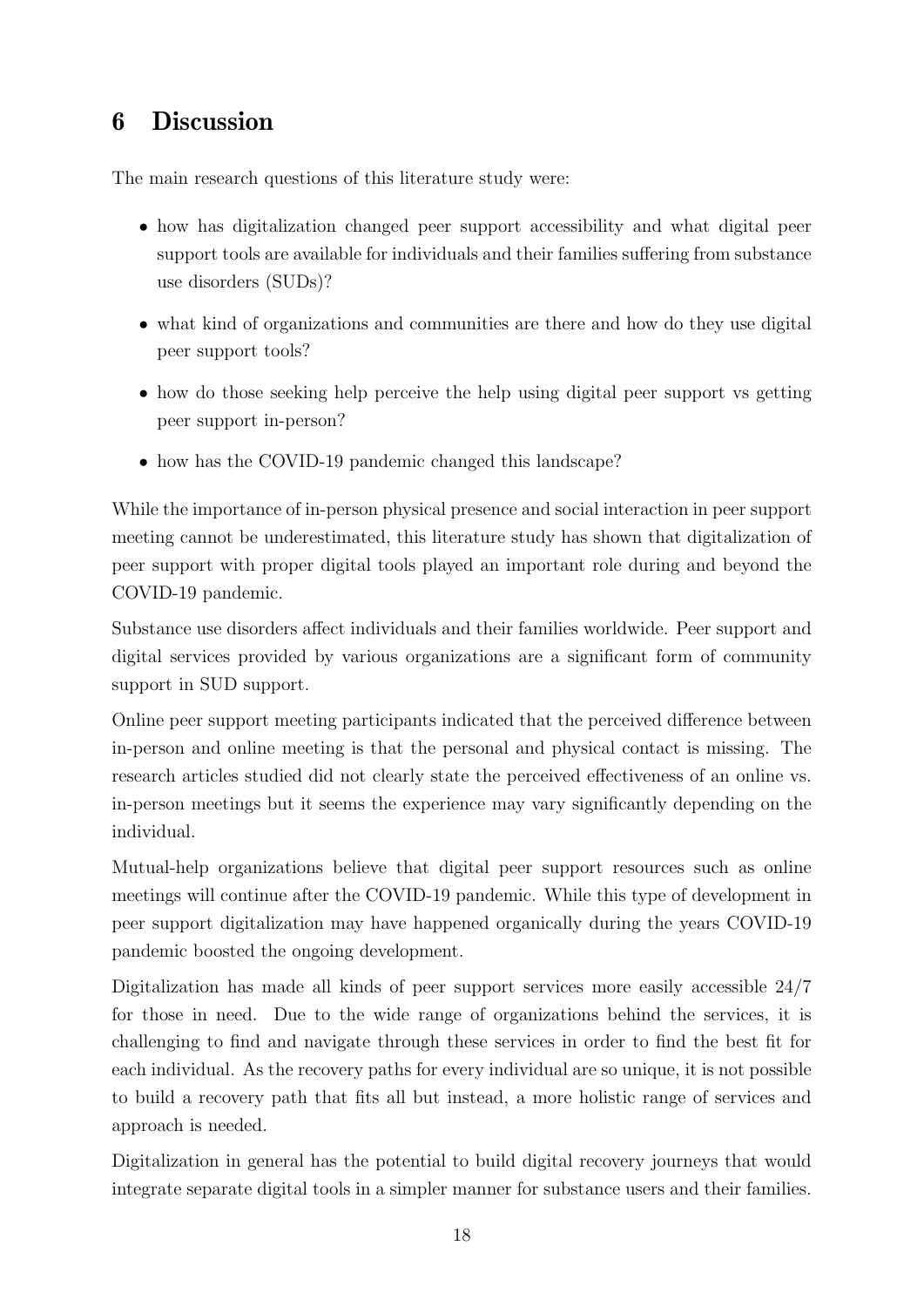This way the most suitable help and support could be more easily found and available 24/7.

Intherooms.com and Sobergrid are good examples of new type of digital first services where a more holistic perspective is taken. For instance, Intherooms.com provides peer support meeting calendar including most mutual-help organizations available for both substance users and their families. These type of new approaches and digital services can be inspirational when new services are being developed in the future.

While digitalization of peer support has great potential it can still be seen as complementary to existing treatments and recovery paths. In the thesis, several research articles about digital peer support were covered both before and after the COVID-19 pandemic. Digital peer support has played a crucial role during the pandemic for those in SUD recovery. However, it is important to note that everyone does not have access to digital tools. Moreover, those individuals are usually the most vulnerable ones especially during the pandemic making them feel more lonely and isolated.

Especially "digital native" youth may find online peer support meetings increasingly important in the future. In addition, the services such as Reddit and TikTok may play an important role for young people to find more information and support for their own or their family's substance use problem.

Reddit and TikTok content analysis studies introduced in this literature review are good examples of possibilites to identify and engage the users who are seeking for help for alcohol and drug use.

In the future, it will be interesting to see how the digital peer support landscape will evolve and what an ideal digital recovery and peer support service will look like. At least such services should have elements of the solutions examined in this study. This study was quite well able to answer the research questions based on the research articles available at the time of writing. In addition, the articles covered the impact of COVID-19 pandemic. Further research and new tools are clearly needed in order to develop an ideal digital peer support service and identify the individuals needing it. Such service should have one digital entry point, adapt based on individual's needs (e.g. type of support, location and time) and be easily 24/7 accessible on various digital platforms by anyone when the help is urgently needed.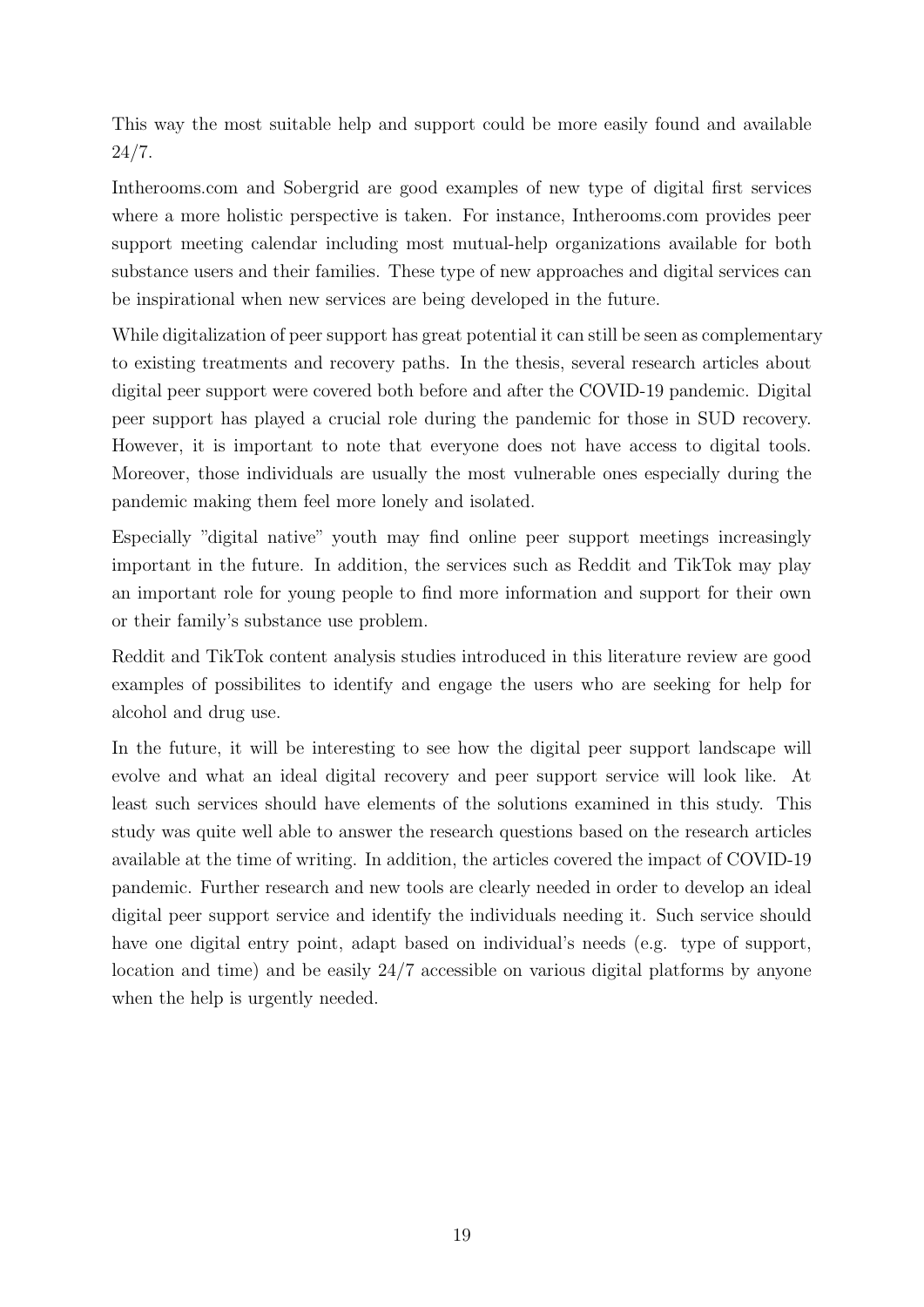### References

- [1] Google scholar. URL https://scholar.google.com. Accessed: 14.8.2021.
- [2] Sober grid. URL https://www.sobergrid.com/. Accessed: 21.8.2021.
- [3] The national institute of mental health (nimh), substance use and cooccurring mental disorders. URL https://www.nimh.nih.gov/health/topics/ substance-use-and-mental-health. Accessed: 2.10.2021.
- [4] Psychology today, what is addiction? URL https://www.psychologytoday.com/ us/basics/addiction. Accessed: 18.10.2021.
- [5] Reddit. URL https://www.reddit.com/. Accessed: 21.8.2021.
- [6] In the rooms. URL https://www.intherooms.com. Accessed: 15.8.2021.
- [7] Scopus database. URL https://www.scopus.com/. Accessed: 14.8..2021.
- [8] Zoom. URL https://zoom.us/. Accessed: 21.8.2021.
- [9] Robert D. Ashford, Brandon G. Bergman, John F. Kelly and Brenda Curtis. Systematic review: Digital recovery support services used to support substance use disorder recovery. Human Behavior and Emerging Technologies, 2(1):18–32, 2020. doi: https://doi.org/10.1002/hbe2.148. URL https://onlinelibrary.wiley.com/ doi/abs/10.1002/hbe2.148.
- [10] Robert D. Ashford, Salvatore Giorgi, Beau Mann, Chris Pesce, Lon Sherritt, Lyle Ungar and Brenda Curtis. Digital recovery networks: Characterizing user participation, engagement, and outcomes of a novel recovery social network smartphone application. Journal of Substance Abuse Treatment, 109:50–55, 2020. ISSN 0740-5472. doi: https://doi.org/10.1016/j.jsat.2019.11.005. URL https: //www.sciencedirect.com/science/article/pii/S0740547219301436.
- [11] Robert D Ashford, Austin Brown, Brent Canode, Adam Sledd, Jennifer S Potter and Brandon G Bergman. Peer-based recovery support services delivered at recovery community organizations: Predictors of improvements in individual recovery capital. Addictive behaviors, 119, 2021-08. ISSN 0306-4603. URL https://doi.org/10. 1016/j.addbeh.2021.106945.
- [12] Brandon G. Bergman and John F. Kelly. Online digital recovery support services: An overview of the science and their potential to help individuals with substance use disorder during covid-19 and beyond. Journal of Substance Abuse Treatment, 120:108152, 2021. ISSN 0740-5472. doi: https://doi.org/10.1016/j.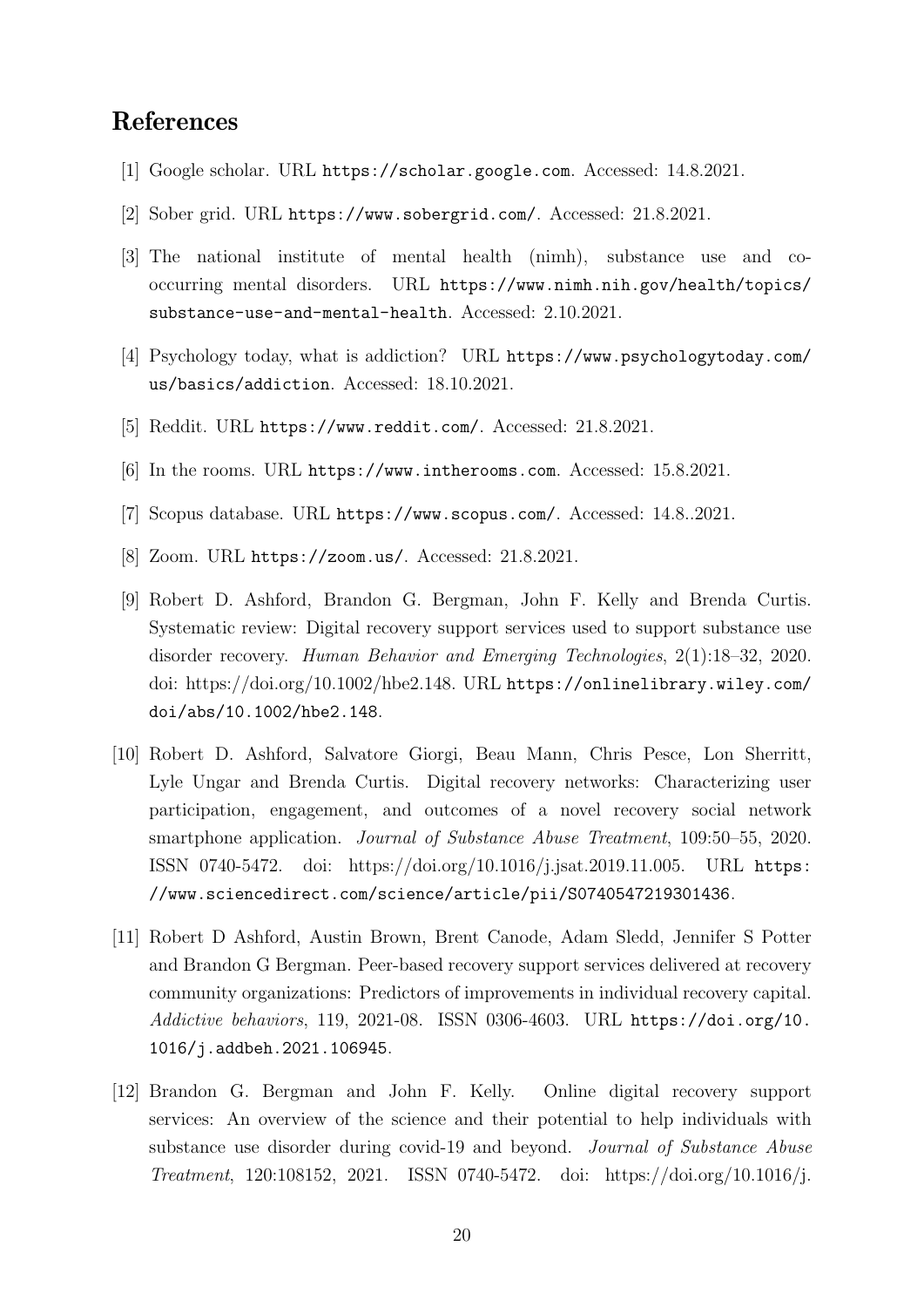jsat.2020.108152. URL https://www.sciencedirect.com/science/article/pii/ S0740547220304098.

- [13] Greg Elmer, Stephen J. Neville, Anthony Burton and Sabrina Ward-Kimola. Zoombombing during a global pandemic. Social Media  $+$  Society, 7(3): 20563051211035356, 2021. doi: 10.1177/20563051211035356. URL https://doi. org/10.1177/20563051211035356.
- [14] Sanjana Garg, Jordan Taylor, Mai El Sherief, Erin Kasson, Talayeh Aledavood, Raven Riordan, Nina Kaiser, Patricia Cavazos-Rehg and Munmun De Choudhury. Detecting risk level in individuals misusing fentanyl utilizing posts from an online community on reddit. Internet Interventions, 26:100467, 2021. ISSN 2214-7829. doi: https://doi.org/10.1016/j.invent.2021.100467. URL https://www.sciencedirect. com/science/article/pii/S221478292100107X.
- [15] Donald S Grant and Karen E Dill-Shackleford. Using social media for sobriety recovery? preferences, beliefs, behaviors, and surprises from users of online and social media sobriety support. Psychol Pop Media Cult, 2015. URL https://www. apa.org/news/press/releases/2015/08/social-media-sobriety.pdf.
- [16] Jeremy Heyer, Zachary Schmitt, Lynn Dombrowski and Svetlana Yarosh. Opportunities for enhancing access and efficacy of peer sponsorship in substance use disorder recovery. Proceedings of the 2020 CHI Conference on Human Factors in Computing Systems, CHI '20, page 1–14, New York, NY, USA, 2020. Association for Computing Machinery. ISBN 9781450367080. doi: 10.1145/3313831.3376241. URL https://doi.org/10.1145/3313831.3376241.
- [17] Aaron Hogue, Sara J. Becker, Kevin Wenzel, Craig E. Henderson, Molly Bobek, Sharon Levy and Marc Fishman. Family involvement in treatment and recovery for substance use disorders among transition-age youth: Research bedrocks and opportunities. Journal of Substance Abuse Treatment, 129:108402, 2021. ISSN 0740-5472. doi: https://doi.org/10.1016/j.jsat.2021.108402. URL https://www. sciencedirect.com/science/article/pii/S0740547221001288.
- [18] Business Insider. Trolls are breaking into aa meetings held on zoom video calls and harassing recovering alcoholics. URL https://www.businessinsider.com/ aa-intergroup-meetings-zoom-bombing-trolls-alcoholics-anonymous-2020-3. Accessed: 15.10.2021.
- [19] John F Kelly and William L White. Broadening the base of addiction mutual help. URL http://smtp.williamwhitepapers.com/pr/ 2012BroadeningtheBaseofAddictionMutualHelp.pdf.